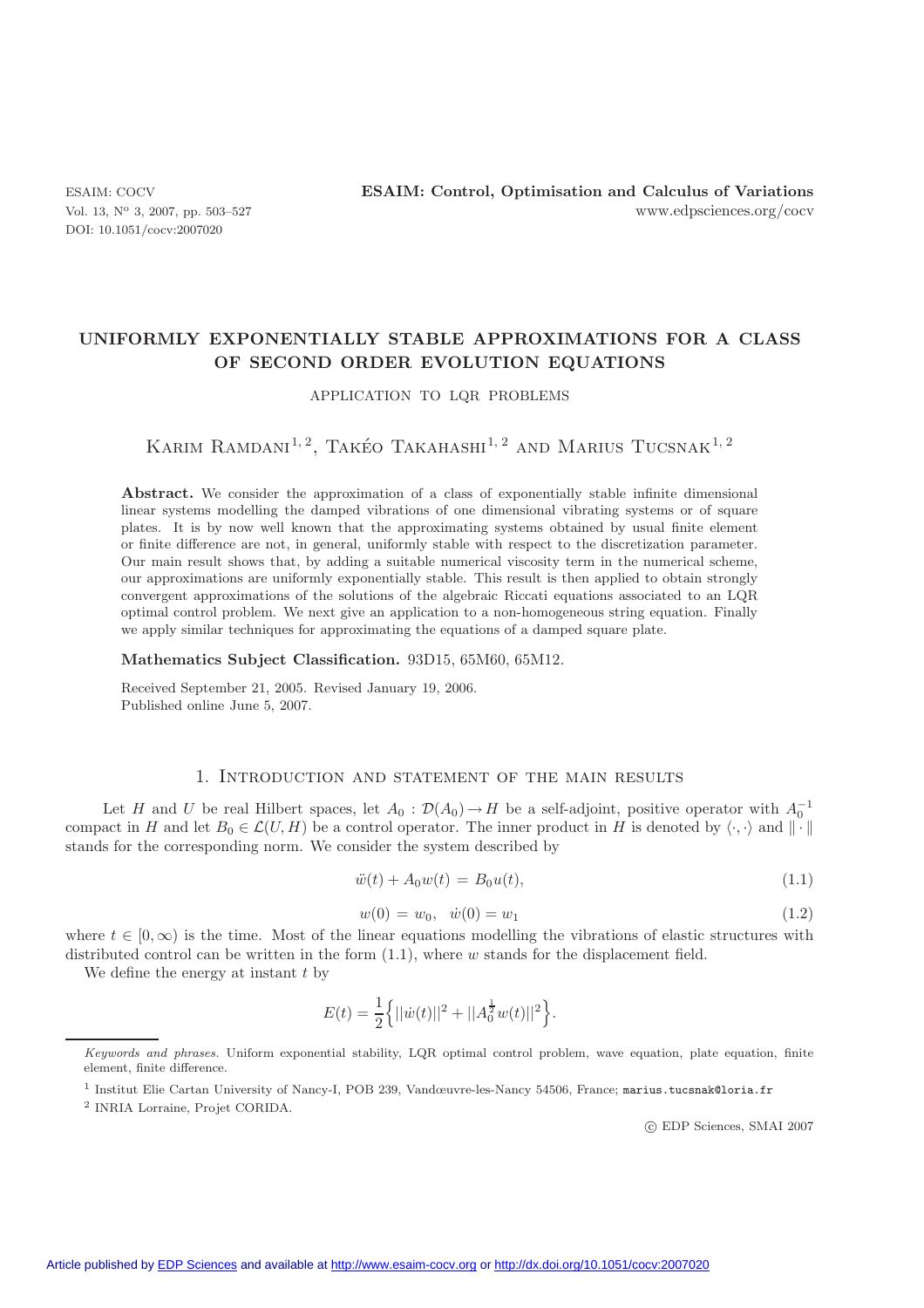Simple formal calculations show that

$$
E(0) - E(t) = -\int_0^t \langle B_0 u(s), \dot{w}(s) \rangle ds, \qquad \forall t \geq 0.
$$

The above relation suggests the use of the input u given in the feedback form  $u(t) = -B_0^* \dot{w}(t)$ , which obviously gives a non-increasing energy and which corresponds to collocated actuators and sensors. We obtain in this gives a non increasing energy and which corresponds to collocated actuators and sensors. We obtain in this way the closed loop system

$$
\ddot{w}(t) + A_0 w(t) + B_0 B_0^* \dot{w}(t) = 0 \tag{1.3}
$$

$$
w(0) = w_0, \dot{w}(0) = w_1.
$$
\n(1.4)

In this paper we assume that the above system is exponentially stable, *i.e.*, there exist M,  $\alpha > 0$  such that  $E(t) \leq Me^{-\alpha t}E(0)$  for all  $t \geq 0$ . Our aim is to construct finite dimensional systems satisfying the following conditions: conditions:

- (1) They approximate the system  $(1.3)$ – $(1.4)$  in a sense which will be made precise later.
- (2) They are uniformly exponentially stable, *i.e.*, they are exponentially stable and their decay to zero when  $t \to \infty$  is uniform with respect to the discretization parameter (the notion of uniform exponential stability will be detailed later).

The problem of constructing finite dimensional systems satisfying the above conditions is not obvious because of the existence of spurious high frequency modes. Indeed, by applying the standard finite difference or finite element space semi-discretizations, these spurious modes are only weakly damped. Therefore the corresponding approximation of the controlled wave equation (even in one space dimension) is not uniformly exponentially stabilizable (or uniformly exactly controllable).

Several remedies have been proposed to overcome this difficulty: Tychonoff regularization in Glowinski, Li and Lions [8], mixed finite elements in Banks, Ito and Wang [2], filtering of high frequencies in Infante and Zuazua [10]. We refer to the review paper Zuazua [20] for more details and extensive references.

In this work, in order to damp the spurious modes, we use a "numerical viscosity" in our approximation schemes of Galerkin type. This idea has been introduced, for the approximation of the homogeneous string equation with distributed damping, in Tcheugoué Tébou and Zuazua [18]. The main novelties brought in by this work are the following:

- We give general conditions on the spectral elements of  $A_0$  and on  $B_0$  (*i.e.*, on the continuous problem only) ensuring the uniform exponential stability of the approximating systems. In particular, we do not need the analytic expressions of eigenelements of the approximated problem (which are, in general, unknown). Our assumption on the existence of a gap between eigenvalues restricts the range of direct applications of our main result to PDE's in one space dimension. However, unlike results in the existing literature, we are able to tackle the case of variable coefficients. Moreover, similar ideas (based on frequency domain techniques) can be applied to some problems in two space dimensions (see the example in Sect. 7).
- We prove that the schemes with numerical viscosity yield strongly convergent approximations of the Riccati operator solving an LQR optimal control problem associated to the system  $(1.1)$ – $(1.2)$ .
- Our methods and results can be applied to a wide class of systems governed by partial differential equations including non-homogeneous elastic strings, elastic beams or elastic plates.

In order to give the precise statement of the main result, we introduce several notations and we make some assumptions.

Let  $\mathcal{D}\left(A_0^{\frac{1}{2}}\right)$  be the completion of  $\mathcal{D}(A_0)$  with respect to the norm

$$
\|\varphi\|_{\frac{1}{2}} = \sqrt{\langle A_0 \varphi, \varphi \rangle} \qquad \forall \varphi \in \mathcal{D}(A_0),
$$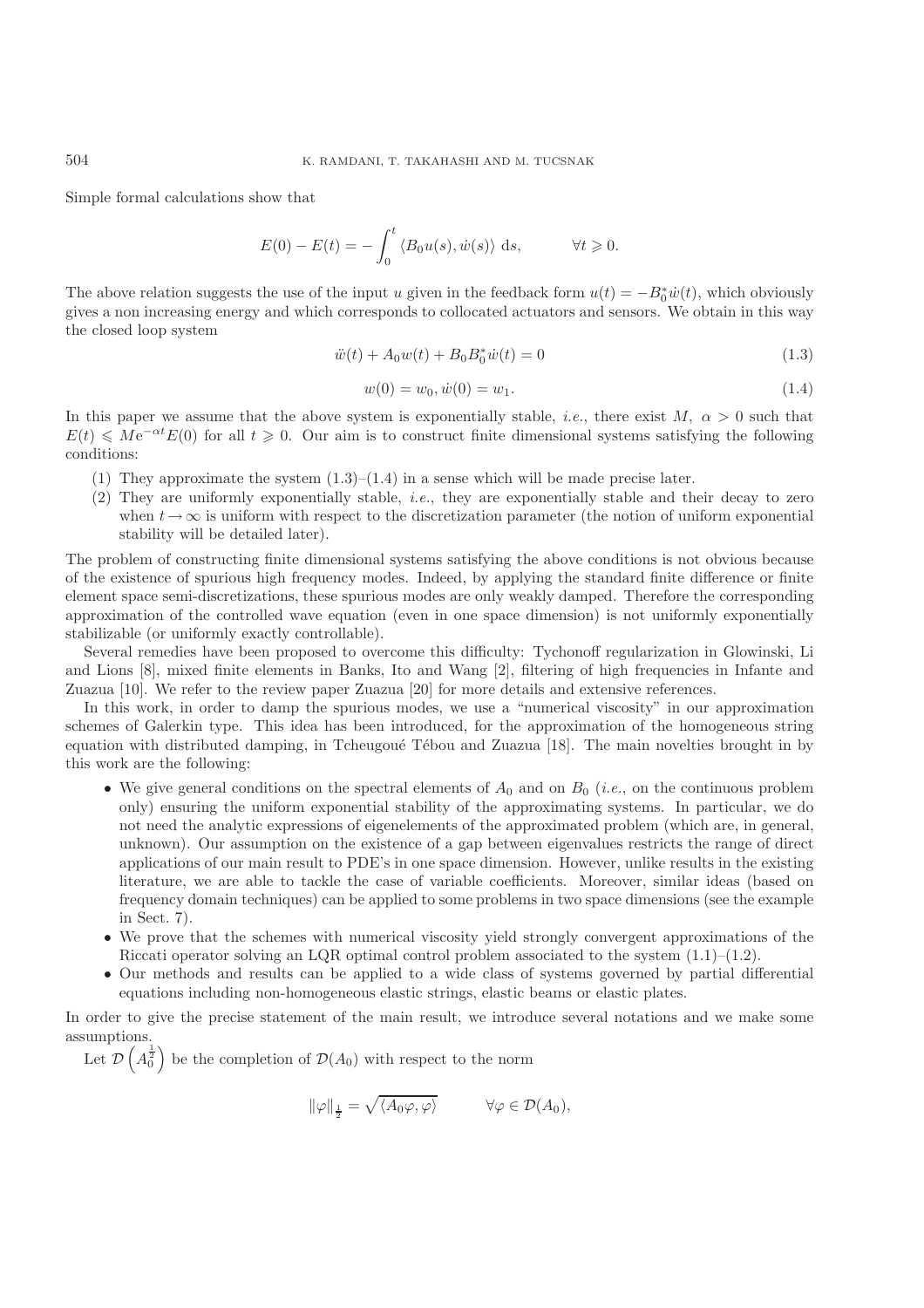and assume that  $(V_h)_{h>0}$  is a sequence of finite dimensional subspaces of  $\mathcal{D}\left(A_0^{\frac{1}{2}}\right)$ . For every  $h>0$  we denote by  $N(h)$  the dimension of  $V_h$ . The inner product in  $V_h$  is the restriction of the inner product on H and it is still denoted by  $\langle \cdot, \cdot \rangle$ . We define the linear operator  $A_{0h} \in \mathcal{L}(V_h)$  by

$$
\langle A_{0h}\varphi_h, \psi_h \rangle = \langle A_0^{\frac{1}{2}}\varphi_h, A_0^{\frac{1}{2}}\psi_h \rangle \qquad \forall \varphi_h, \ \psi_h \in V_h. \tag{1.5}
$$

The operator  $A_{0h}$  is clearly symmetric and positive-definite. We also consider a sequence of subspaces  $(U_h)$  of U and we define the operators  $B_{0h} \in \mathcal{L}(U_h, V_h)$  by

$$
B_{0h}u_h = \widetilde{\pi}_h B_0 u_h \qquad \forall u_h \in U_h,
$$
\n(1.6)

where  $\widetilde{\pi}_h$  is the orthogonal projection of H onto  $V_h$ . The adjoint  $B_{0h}^*$  of  $B_{0h}$  is then given by the relation

$$
B_{0h}^* \varphi_h = \rho_h B_0^* \varphi_h \qquad \forall \varphi_h \in V_h,
$$

where  $\rho_h$  is the orthogonal projection of U onto  $U_h$ . The above assumptions imply that the sequences  $\left($ *N* $B_{0h}$ *N*<sub> $\mathcal{L}(U_h, V_h)$ </sub>  $h \in (0, h^*)$  and  $\left( \| B_{0h}^* \|_{\mathcal{L}(V_h, U_h)} \right)$ are bounded, for any  $h^* > 0$ .

We also suppose that the family of spaces  $(V_h)$  (respectively  $U_h$ ) approximates the space  $\mathcal{D}\left(A_0^{\frac{1}{2}}\right)$  (respectively U). More precisely, if  $\pi_h$  denotes the orthogonal projection of  $\mathcal{D}\left(A_0^{\frac{1}{2}}\right)$  onto  $V_h$ , we suppose that there exist  $\theta > 0$ ,  $h^* > 0$  and  $C_0 > 0$  such that, for all  $h \in (0, h^*)$ , we have:

$$
\|\pi_h\varphi - \varphi\|_{\frac{1}{2}} \leq C_0 h^{\theta} \|A_0\varphi\| \qquad \forall \varphi \in \mathcal{D}(A_0),\tag{1.7}
$$

$$
\|\pi_h\varphi - \varphi\| \leq C_0 h^{2\theta} \|A_0\varphi\| \qquad \forall \varphi \in \mathcal{D}(A_0),
$$
\n(1.8)

together with

$$
\lim_{h \to 0} \rho_h u = u \quad \text{in } U \qquad \forall u \in U,
$$
\n(1.9)

$$
\|\rho_h B_0^* \varphi - B_0^* \varphi\|_U \leq C_0 h^{2\theta} \|A_0 \varphi\| \qquad \forall \varphi \in \mathcal{D}(A_0). \tag{1.10}
$$

Note that the density of  $\mathcal{D}(A_0)$  in H and (1.7) imply that

$$
\lim_{h \to 0} \widetilde{\pi}_h \varphi = \varphi \quad \text{in } H \qquad \qquad \forall \varphi \in H. \tag{1.11}
$$

Assumptions (1.7) and (1.8) are, in particular, satisfied when using finite elements for the approximation of Sobolev spaces.

The main result of this paper is

### **Theorem 1.1.** *Suppose that*

(1)  $A_0^{\frac{1}{2}}$  has simple eigenvalues

$$
\lambda_1 < \ldots < \lambda_n < \ldots
$$

*and there exists a constant*  $\gamma_0 > 0$  *such that* 

$$
\lambda_{n+1} - \lambda_n \ge \gamma_0 \qquad \forall n \in \mathbb{N}.\tag{1.12}
$$

(2) *There exists a constant*  $\beta_0 > 0$  *such that* 

$$
||B_0^* \varphi||_U \geq \beta_0 \tag{1.13}
$$

*for all normalized (in H) eigenvector*  $\varphi$  *of*  $A_0^{\frac{1}{2}}$ *.*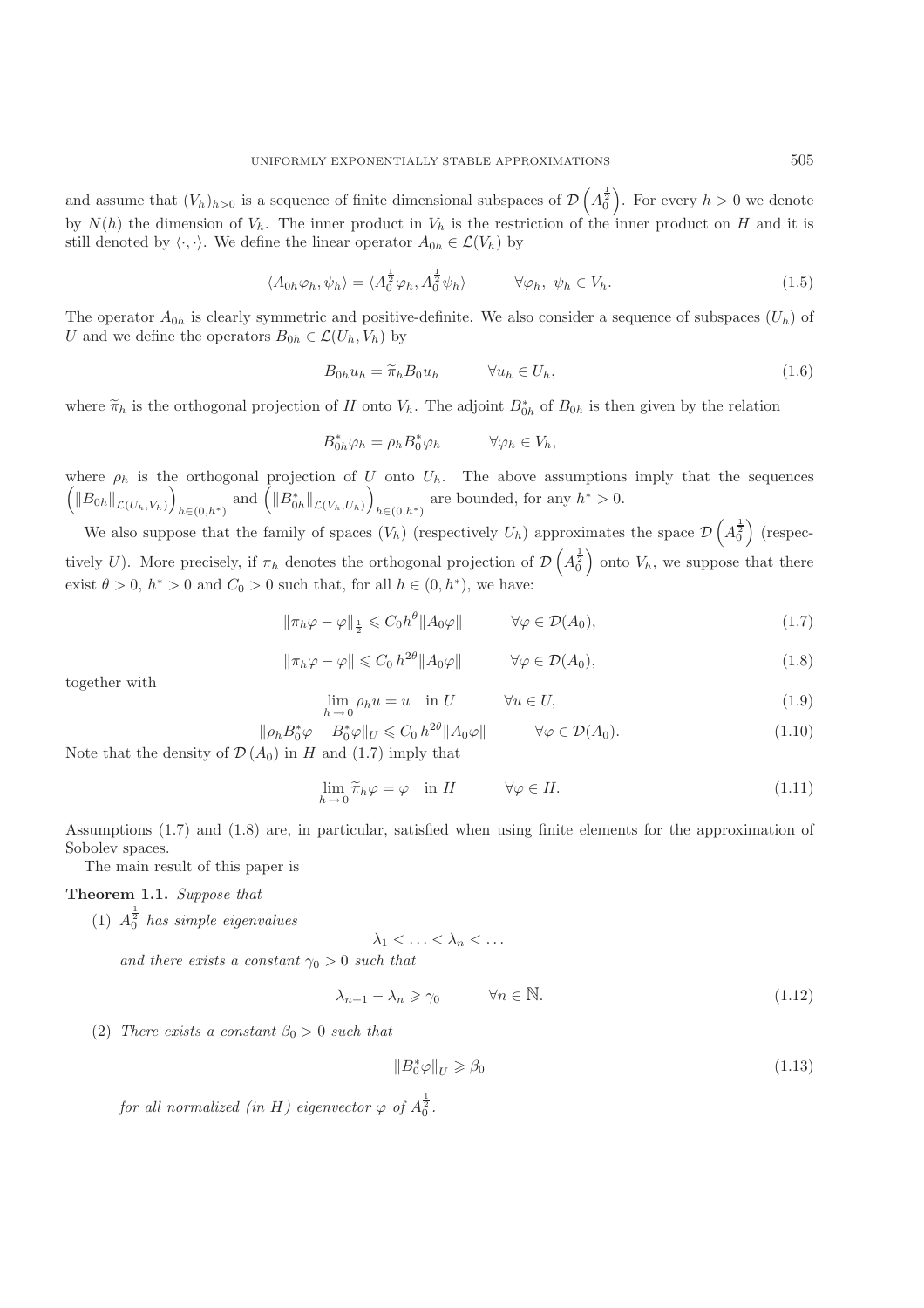(3) *The families of subspaces*  $(V_h)$  *and*  $(U_h)$  *satisfy*  $(1.7)$ – $(1.10)$ *. Then the family of systems*

$$
\ddot{w}_h(t) + A_{0h} w_h(t) + B_{0h} B_{0h}^* \dot{w}_h(t) + h^{\theta} A_{0h} \dot{w}_h(t) = 0, \qquad (1.14)
$$

$$
w_h(0) = w_{0h} \in V_h, \quad \dot{w}_h(0) = w_{1h} \in V_h,
$$
\n(1.15)

*is uniformly exponentially stable, in the sense that there exist constants*  $M$ ,  $\alpha$ ,  $h^* > 0$  *(independent of*  $h$ ,  $w_{0h}$ <br>*and*  $w_{11}$ ) *such that for all*  $h \in (0, h^*)$ . *and*  $w_{1h}$ *) such that for all*  $h \in (0, h^*)$ :

$$
\|\dot{w}_h(t)\|^2 + \left\|A_{0h}^{\frac{1}{2}}w_h(t)\right\|^2 \leqslant M e^{-\alpha t} \left(\|w_{1h}\|^2 + \left\|A_{0h}^{\frac{1}{2}}w_{0h}\right\|^2\right) \qquad \forall t \geqslant 0. \tag{1.16}
$$

**Remark 1.2.** The assumption that  $B_0$  is bounded forbids the applications to PDE systems controlled from the boundary. The removal of this restriction, which would be very important for applications, looks difficult for at least two reasons:

- The frequency domain techniques we use are not available in the case of unbounded input operators.
- The approximation theory for LQR problems (applied in Sect. 5) is also unavailable in the case of the wave equation with boundary control.

**Remark 1.3.** According to [3], assumptions  $(1.12)$  and  $(1.13)$  imply that  $(1.1)$   $(1.2)$  is exponentially stable.

The outline of this paper is the following. In Section 2, we derive some properties satisfied by the eigenelements of the discretized problem. In Section 3 we state and prove three technical lemmas. These lemmas are used in Section 4 for the proof of our main result (Th. 1.1). The uniform exponential stability result in Theorem 1.1 is then used in Section 5 to approximate the Riccati operators associated to a class of LQR problems. In Section 6, we apply our general results to a system modelling the vibrations of a non homogeneous string. The last section is devoted to another application of the three lemmas in Section 3: the finite difference approximation of the plate equation in a square.

### 2. Spectral analysis of the discretized problem

In this section, we first give a result on the Galerkin approximation of the "low frequency" eigenvalues of a self-adjoint operator.

**Lemma 2.1.** *Let*  $A_0: \mathcal{D}(A_0) \to H$  *be a self-adjoint, positive operator with*  $A_0^{-1}$  *compact in* H *and let* 

$$
0<\lambda_1\leqslant\cdots\leqslant\lambda_n\leqslant\ldots
$$

be the eigenvalues of  $A_{0h}^{\frac{1}{2}}$ . Suppose that the family of spaces  $(V_h)$  satisfies assumption (1.8) and let

$$
0 < \lambda_{1,h} \leqslant \cdots \leqslant \lambda_{N(h)}
$$

be the eigenvalues of  $A_{0h}^{\frac{1}{2}}$ , with  $A_{0h}$  defined by (1.5). Then

$$
\lambda_n \leq \lambda_{n,h} \qquad \forall n \in \{1, 2, \dots, N(h)\}.
$$
\n(2.1)

*Moreover, there exist positive constants*  $\varepsilon$ ,  $h^*$  *and*  $C$ *, such that, for all*  $0 < h < h^*$  *and for all*  $n \in \{1, 2, ..., N(h)\},\$ *satisfying*

$$
h^{\theta} \lambda_n^2 \leqslant \varepsilon,\tag{2.2}
$$

*we have*

$$
\lambda_{n,h} \leqslant \lambda_n + C\varepsilon. \tag{2.3}
$$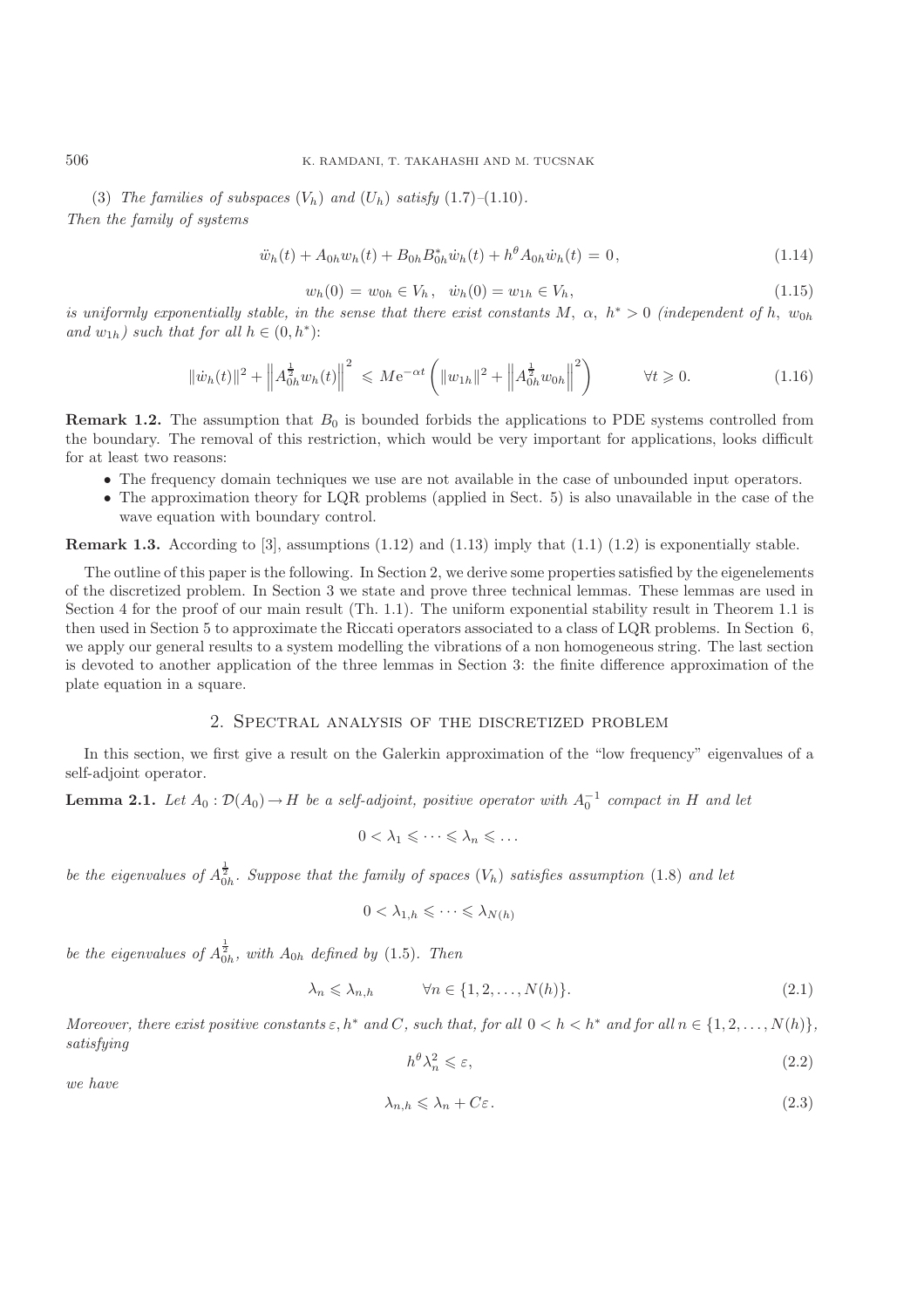*Proof.* First, we recall that the Min-Max principle (see, for instance, [16], Chap. 6) implies (2.1). Denote

$$
\sigma_{n,h} = \max_{\varphi \in \mathcal{B}_n} \left| 2 \langle \varphi, \varphi - \pi_h \varphi \rangle - ||\varphi - \pi_h \varphi||^2 \right|,\tag{2.4}
$$

where  $\mathcal{B}_n = \{ \varphi \in E_n, ||\varphi|| = 1 \}$  and where  $E_n$  is the subspace spanned by the *n* first eigenvectors of  $A_0^{\frac{1}{2}}$ . According to a result in [17], p. 229, we have that

$$
\lambda_{n,h} \leqslant \frac{\lambda_n}{\sqrt{1 - \sigma_{n,h}}} \qquad \forall n \in \{1, 2, \dots, N(h)\}.
$$
 (2.5)

provided that  $\sigma_{n,h} < 1$ . Let us show that  $\varepsilon$  in (2.2) can be chosen such that  $\sigma_{n,h} < \frac{1}{2}$ , for all  $n \in \{1, ..., N(h)\}$ <br>satisfying (2.2) Since  $\alpha \in \mathcal{B}$ , by using (1.8) we obtain that the first term in the definiti satisfying (2.2). Since  $\varphi \in \mathcal{B}_n$ , by using (1.8) we obtain that the first term in the definition (2.4) of  $\sigma_{n,h}$  satisfies:

$$
2|\langle \varphi, \varphi - \pi_h \varphi \rangle| \leq 2\|\varphi - \pi_h \varphi\| \leq 2C_0 h^{2\theta} \lambda_n^2.
$$

By using again (1.8) and the fact that  $\varphi \in B_n$  we get that

$$
\|\varphi - \pi_h \varphi\|^2 \leq C_0^2 h^{4\theta} \|A_0 \varphi\|^2 \leq C_0^2 \left( h^{2\theta} \lambda_n^2 \right)^2.
$$

Consequently, for  $\varepsilon < 2/C_0$  and  $h^* < 1$ , the second term in the definition (2.4) of  $\sigma_{n,h}$  is smaller than the first one, so we have

$$
0 \leq \sigma_{n,h} \leq 4 \left| \langle \varphi, \varphi - \pi_h \varphi \rangle \right| \leq 4 C_0 h^{\theta} \left( h^{\theta} \lambda_n^2 \right) \leq 4 C_0 \varepsilon.
$$

Thus, if we assume that  $\varepsilon \leq 1/(8C_0)$ , then we have indeed that  $\sigma_{n,h} \leq \frac{1}{2}$  for all  $n \in \{1,\ldots,N(h)\}$  satisfying (2.2).<br>Consequently Consequently

$$
\lambda_{n,h} \leqslant \frac{\lambda_n}{\sqrt{1 - \sigma_{n,h}}} \leqslant \lambda_n (1 + \sqrt{2\sigma_{n,h}}) \leqslant \lambda_n (1 + \sqrt{8C_0} \, h^{\theta} \lambda_n) \leqslant \lambda_n + C\varepsilon,\tag{2.6}
$$

for all  $n \in \{1, 2, ..., N(h)\}\$ and for all  $h < 1$  satisfying  $(2.2)$ , with  $C = \sqrt{8C_0}$ .

We next show that the gap condition (1.12) and the observability condition (1.13) which are the basic assumptions in Theorem 1.1 still hold for the approximate problem (uniformly in  $h$ ), provided that we consider only "low frequencies". More precisely, the following result holds:

**Proposition 2.2.** *With the notation in Lemma* 2.1 *and under the assumptions of Theorem* 1.1*, there exist two constants*  $\varepsilon > 0$  *and*  $h^* > 0$ *, such that, for all*  $0 < h < h^*$  *and for all*  $n \in \{1, 2, ..., N(h)\}$ *, satisfying* 

$$
h^{\theta} \lambda_n^2 \leqslant \varepsilon,\tag{2.7}
$$

*we have*

(1) *the eigenvalues*  $\lambda_{n,h}$  *are simple, and there exists a constant*  $\gamma > 0$  *(independent of h) such that* 

$$
\lambda_{n+1,h} - \lambda_{n,h} \ge \gamma,\tag{2.8}
$$

(2) *there exists a constant*  $\beta > 0$  *(independent of h) such that for every integer n satisfying* (2.7) *and for every normalized (in H) eigenvector*  $\varphi_{n,h}$  *of*  $A_{0h}^{\frac{1}{2}}$  *associated with the eigenvalue*  $\lambda_{n,h}$ *, there holds* 

$$
||B_{0h}^* \varphi_h||_U \geq \beta. \tag{2.9}
$$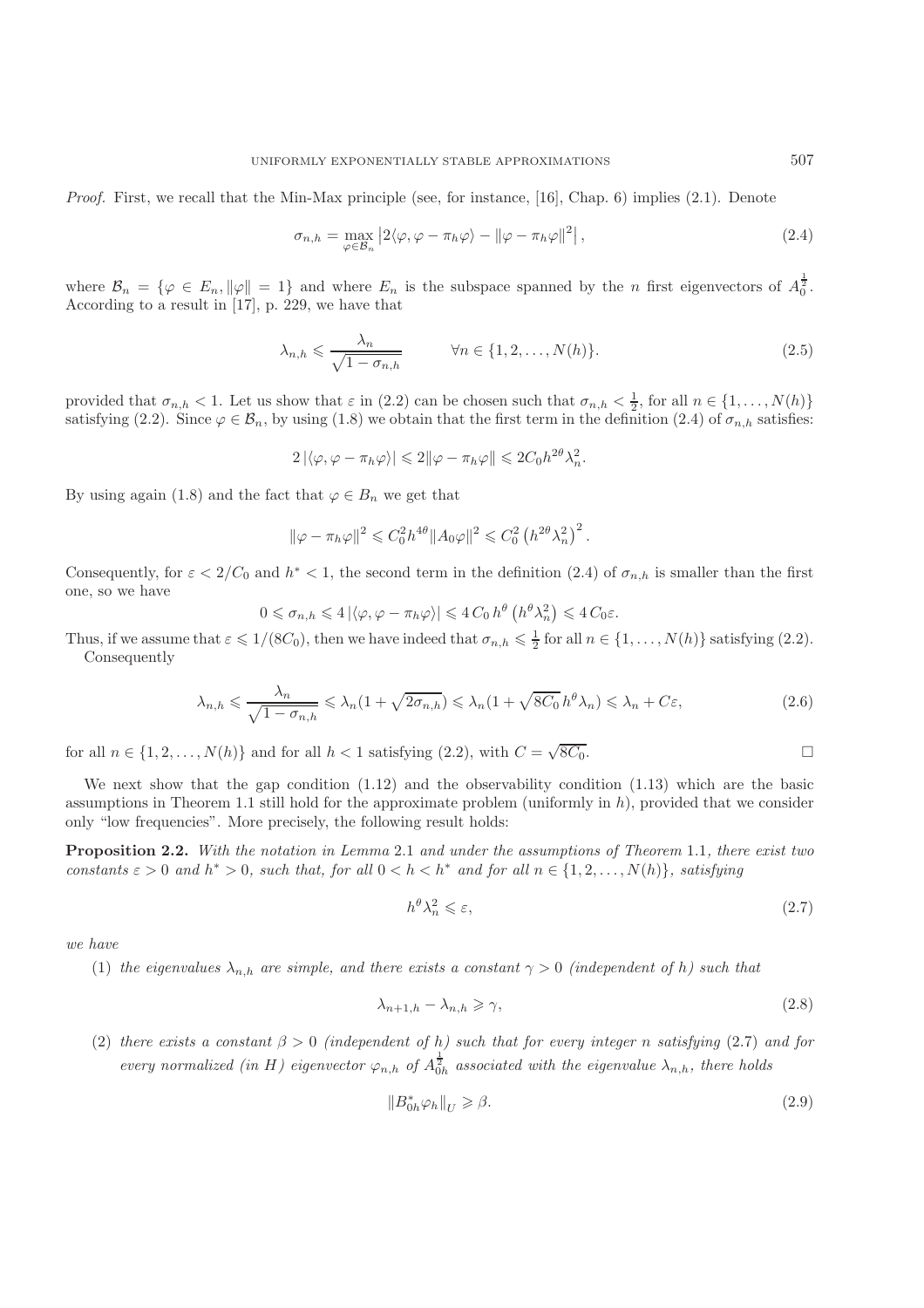*Proof.* By using Lemma 2.1 we see that for all  $n \in \{1, 2, ..., N(h)\}\$  satisfying (2.7) we have

$$
\lambda_{n+1,h} - \lambda_{n,h} \geqslant \lambda_{n+1} - \lambda_n - C \varepsilon \geqslant \gamma_0 - C \varepsilon.
$$

The above relation implies that the uniform gap condition (2.8) with  $\gamma = \frac{\gamma_0}{2}$  holds provided that

$$
\varepsilon \le \gamma_0/(2C). \tag{2.10}
$$

From now on, we will assume that (2.10) is satisfied.

Consider  $(\phi_n)_{n\geqslant1}$  an orthonormal basis of H constituted by eigenvectors of  $A_0^{\frac{1}{2}}$  associated with the eigenvalues  $(\lambda_n)_{n\geq 1}$ . Similarly, let  $(\varphi_{n,h})_{1\leq n\leq N(h)}$  be an orthonormal basis of  $V_h$  constituted by eigenvectors of  $A_{0h}^{\frac{1}{2}}$ associated with the eigenvalues  $(\lambda_{n,h})_{1\leq n\leq N(h)}$ .<br>In order to show that (2.0) holds, we need to

In order to show that (2.9) holds, we need to obtain an error estimate for the eigenvectors  $\varphi_{n,h}$ . We first recall that, according to a classical result for the Galerkin approximation of eigenvectors (see for instance [16], p. 149), we have:

$$
\|\phi_n - \varphi_{n,h}\| \leq 2(1 + \rho_{n,h}) \|\phi_n - \pi_h \phi_n\|,
$$
  
where we have set:  $\rho_{n,h} = \max_{\begin{subarray}{l} 1 \leq m \leq N(h) \\ m \neq n \end{subarray}} \frac{\lambda_n}{|\lambda_{m,h} - \lambda_n|}.$  By (1.7), we get that

$$
\|\phi_n - \varphi_{n,h}\| \leqslant 2\,C_0\left(1 + \rho_{n,h}\right)h^{2\theta}\lambda_n^2. \tag{2.11}
$$

It remains to obtain a bound for  $\rho_{n,h}$ , for  $n \in \{1, 2, ..., N(h)\}$  satisfying (2.7). For the rest of the proof, let us fix such an integer  $n$ .

First, we notice that if  $1 \leq m \leq N(h)$  does not satisfy  $(2.7)$ , then  $m > n$ , and thus, using  $(2.1)$  and the gap condition (1.12), we get that

$$
\lambda_{m,h} - \lambda_n \geqslant \lambda_m - \lambda_n \geqslant \gamma_0.
$$

On the other hand, if  $1 \leq m \leq N(h)$ , with  $m \neq n$ , satisfies (2.7), then by (2.6) and (2.10), we have

$$
|\lambda_{m,h} - \lambda_n| \ge |\lambda_m - \lambda_n| - |\lambda_{m,h} - \lambda_m| \ge \gamma_0 - c \varepsilon \ge \gamma_0/2,
$$

Consequently, for all  $m \in \{1, 2, ..., N(h)\}$ , with  $m \neq n$  we have

$$
|\lambda_{m,h} - \lambda_n| \geq \gamma_0/2.
$$

By the above inequality and the definition of  $\rho_{n,h}$ , we get

$$
\rho_{n,h} \leqslant 2 \frac{\lambda_n}{\gamma_0}.
$$

Thus, plugging this relation into (2.11), we obtain that the inequalities

$$
\|\phi_n - \varphi_{n,h}\| \leq 2C_0 h^{2\theta} \lambda_n^2 + \frac{4C_0}{\gamma_0} h^{2\theta} \lambda_n^3 \leq 2C_0 \varepsilon + \frac{4C_0}{\gamma_0} \varepsilon^{3/2},\tag{2.12}
$$

hold for all  $0 < h < 1$ . This relation shows that there exists  $C_1 > 0$  such that

$$
\|\phi_n - \varphi_{n,h}\| \leqslant C_1 \varepsilon. \tag{2.13}
$$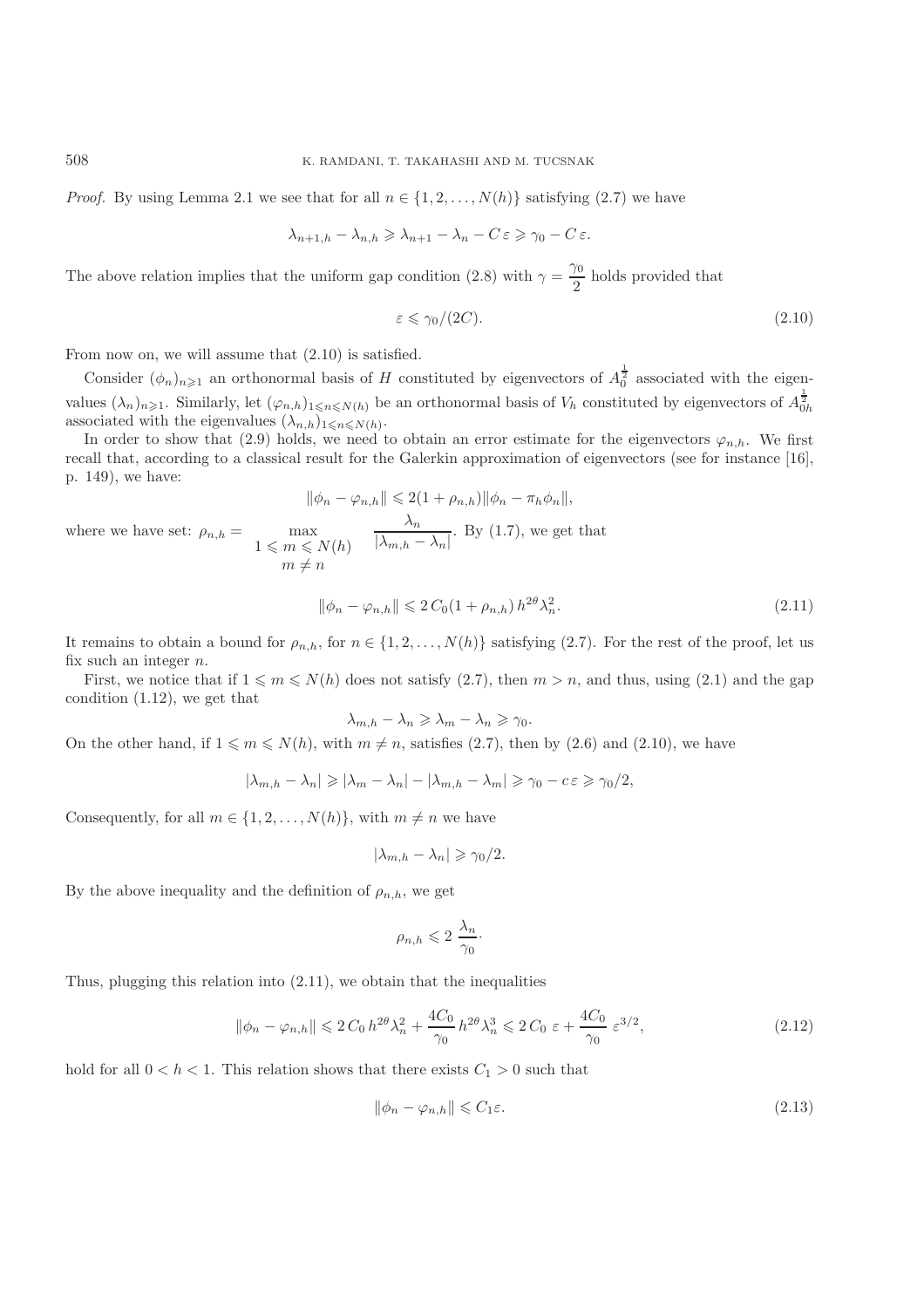On the other hand,

$$
B_{0h}^* \varphi_{n,h} = \rho_h B_0^* \varphi_{n,h} = B_0^* \phi_n + (\rho_h B_0^* - B_0^*) \phi_n + \rho_h B_0^* (\varphi_{n,h} - \phi_n)
$$
\n(2.14)

and by (1.10), we get that

$$
\|\rho_h B_0^* \phi_n - B_0^* \phi_n\| \leq C_0 h^{2\theta} \lambda_n^2 \leq C_0 \varepsilon. \tag{2.15}
$$

Equations (1.13), (2.13) and (2.15) imply that (2.9) holds for some  $\beta > 0$  independent of h.

# 3. Three lemmas

In this section we give three results which will be essentially used in the proof of Theorem 1.1. However, since we will also apply these results for the the finite difference approximation in Section 7, we use assumptions which are weaker than those in Theorem 1.1. More precisely, throughout this section we make the following assumptions

**[H1]**  $(V_h)$  (respectively  $(U_h)$ ) is a family of finite dimensional normed spaces with norm denoted by  $\|\cdot\|_{V_h}$  (respectively by  $\|\cdot\|_{U_h}$ ).

**[H2]**  $(A_{0h}) \subset \mathcal{L}(V_h)$  is a family of self-adjoint and positive-definite operators such that there exists a constant  $m_0 > 0$  with  $||A_{0h}||_{\mathcal{L}(V_h)} \geqslant m_0 > 0$ , for all  $h \in (0, h^*)$ .

[**H3**]  $(B_{0h}) \subset \mathcal{L}(U_h, V_h)$  is a family of linear operators such that there exists a constant  $m_1 > 0$  with  $||B_{0h}||_{\mathcal{L}(U_h, V_h)} \leq m_1$ , for all  $h \in (0, h^*)$ .

We introduce the Hilbert space  $X_h = V_h \times V_h$  endowed with the norm

$$
\left\| \begin{bmatrix} \varphi_h \\ \psi_h \end{bmatrix} \right\|_{X_h}^2 = \left\| A_{0h}^{\frac{1}{2}} \varphi_h \right\|_{V_h}^2 + \|\psi_h\|_{V_h}^2.
$$

The system  $(1.14)$ – $(1.15)$  is equivalent to the following first order system in  $X_h$ :

$$
\dot{z}_h(t) = \dot{A}_h z_h(t), \quad z_h(0) = z_{0h},\tag{3.16}
$$

where

$$
\widetilde{A}_h = \begin{bmatrix} 0 & I \\ -A_{0h} & -h^{\theta}A_{0h} - B_{0h}B_{0h}^* \end{bmatrix}, \quad z_{0h} = \begin{bmatrix} w_{0h} \\ w_{1h} \end{bmatrix}.
$$
\n(3.17)

**Lemma 3.1.** *Suppose that*  $(V_h)$ *,*  $(U_h)$ *,*  $A_{0h}$  *and*  $B_{0h}$  *satisfy assumption* [H1]–[H3]*. Then the spectrum of the operator*  $\widetilde{A}_h$ *, defined in* (3.17)*, contains no point on the imaginary axis.* 

*Proof.* Suppose that  $\begin{bmatrix} \varphi_h \\ \varphi_h \end{bmatrix}$  $\psi_h$  $\Big] \in X_h = V_h \times V_h$  and  $\omega \in \mathbb{R}$  are such that

$$
\widetilde{A}_h \begin{bmatrix} \varphi_h \\ \psi_h \end{bmatrix} = i\omega \begin{bmatrix} \varphi_h \\ \psi_h \end{bmatrix}.
$$

Then, by using the definition (3.17) of  $\widetilde{A}_h$ , we easily obtain that

$$
\begin{cases}\n\psi_h = i\omega \varphi_h, \\
[\omega^2 - A_{0h} - i\omega (h^{\theta} A_{0h} + B_{0h} B_{0h}^*)] \varphi_h = 0.\n\end{cases}
$$
\n(3.18)

By taking the imaginary part of the inner product of the second relation in (3.18) with  $\varphi_h$  and by using the fact that  $A_{0h}$  is invertible, we get that  $\varphi_h = 0$ . Then, by using the first relation in (3.18) we get that  $\psi_h = 0$ .<br>Thus,  $i\omega$  cannot be an eigenvalue of  $\widetilde{A}_h$  and hence  $i\omega \in \rho(\widetilde{A}_h)$  for all  $\omega \in \mathbb{R}$ Thus,  $i\omega$  cannot be an eigenvalue of  $\widetilde{A}_h$  and hence  $i\omega \in \rho(\widetilde{A}_h)$  for all  $\omega \in \mathbb{R}$ .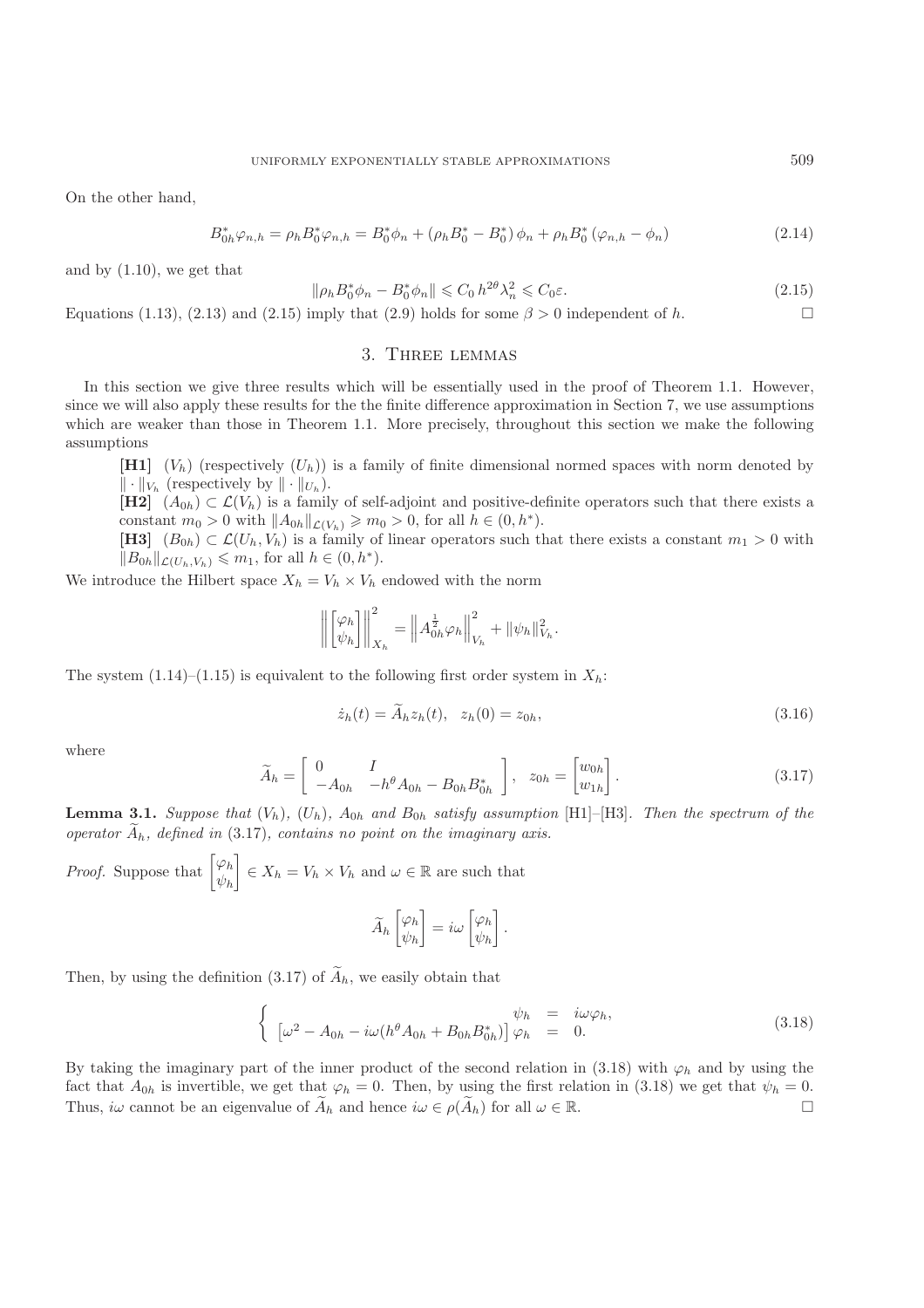Notice that the above proof uses in an essential way the numerical viscosity term. Without this term, the result still holds but only with additional assumptions on  $B_{0h}$ .

**Lemma 3.2.** Suppose that  $(V_h)$ ,  $(U_h)$ ,  $A_{0h}$  and  $B_{0h}$  satisfy assumptions [H1]–[H3]*. Assume that, for all*  $n \in \mathbb{N}$ *, there exist*  $h_n \in (0, h^*)$ ,  $\omega_n \in \mathbb{R}$ , and  $z_n = \begin{bmatrix} \varphi_n \\ \psi_n \end{bmatrix}$  $\psi_n$  $\Big] \in X_{h_n}$  *such that* 

$$
\left\| A_{0h_n}^{\frac{1}{2}} \varphi_n \right\|_{V_{h_n}}^2 + \left\| \psi_n \right\|_{V_{h_n}}^2 = 1 \qquad \forall n \in \mathbb{N}, \tag{3.19}
$$

*and*

$$
\left\|i\omega_n z_n - \widetilde{A}_{h_n} z_n\right\|_{X_{h_n}} \to 0. \tag{3.20}
$$

*Then we have*

$$
h_n^{\theta} \left\| A_{0h_n}^{\frac{1}{2}} \psi_n \right\|_{V_{h_n}}^2 + \| B_{0h_n}^* \psi_n \|_{U_{h_n}}^2 \to 0. \tag{3.21}
$$

$$
\lim_{n \to \infty} \left\| A_{0h_n}^{\frac{1}{2}} \varphi_n \right\|_{V_{h_n}}^2 = \lim_{n \to \infty} \left\| \psi_n \right\|_{V_{h_n}}^2 = \frac{1}{2}.
$$
\n(3.22)

*Proof.* Relation (3.21) follows directly from (3.20) by taking the inner product in  $X_{h_n}$  of  $i\omega_n z_n - \widetilde{A}_{h_n} z_n$  by  $z_n$ and by considering only the real part. In order to prove (3.22) we introduce the operator

$$
A_{1h} = \begin{bmatrix} 0 & I \\ -A_{0h} & 0 \end{bmatrix} \in \mathcal{L}(X_h). \tag{3.23}
$$

We obviously have

$$
\widetilde{A}_h \begin{bmatrix} \varphi_h \\ \psi_h \end{bmatrix} = A_{1h} \begin{bmatrix} \varphi_h \\ \psi_h \end{bmatrix} - \begin{bmatrix} 0 \\ h^{\theta} A_{0h} \psi_h + B_{0h} B_{0h}^* \psi_h \end{bmatrix} \qquad \forall \begin{bmatrix} \varphi_h \\ \psi_h \end{bmatrix} \in X_h.
$$
\n(3.24)

By using  $(3.20)$ ,  $(3.21)$ ,  $(3.24)$  and the fact that the operators  $B_{0h_n}$  are uniformly bounded we obtain that

$$
\left\| i\omega_n z_n - A_{1h_n} z_n + \begin{bmatrix} 0 \\ h_n^{\theta} A_{0h_n} \psi_n \end{bmatrix} \right\|_{X_{h_n}} \to 0.
$$
 (3.25)

We show now by a contradiction argument that the sequence  $(\omega_n)$  contains no subsequence converging to zero. Suppose that such a subsequence exists. For the sake of simplicity, we still denote it by  $(\omega_n)$ . Then, by looking to the first component of (3.25) and by using (3.19), we obtain that

$$
\left\| A_{0h_n}^{\frac{1}{2}} \psi_n \right\|_{V_{h_n}} \to 0. \tag{3.26}
$$

Moreover, by taking the inner product in  $V_{h_n}$  of the second component of  $i\omega_n z_n - A_{1h_n} z_n + \begin{bmatrix} 0 \\ h_n^{\theta} A_{0n} \end{bmatrix}$  $h_n^{\theta} A_{0h_n} \psi_n$ <sub>at</sub>  $\Big]$  by  $\varphi_n$ , by using (3.19), (3.25), (3.26), assumption [H2] and the fact that  $(h_n)$  is bounded we get that

$$
\left\| A_{0h_n}^{\frac{1}{2}} \varphi_n \right\|_{V_{h_n}} \to 0.
$$

The above relation, assumption [H2] and (3.26) contradict (3.19), so we have proved that there exists  $n_0 \in \mathbb{N}$ such that the sequence  $(|\omega_n|)_{n\geq n_0}$  is bounded away from zero.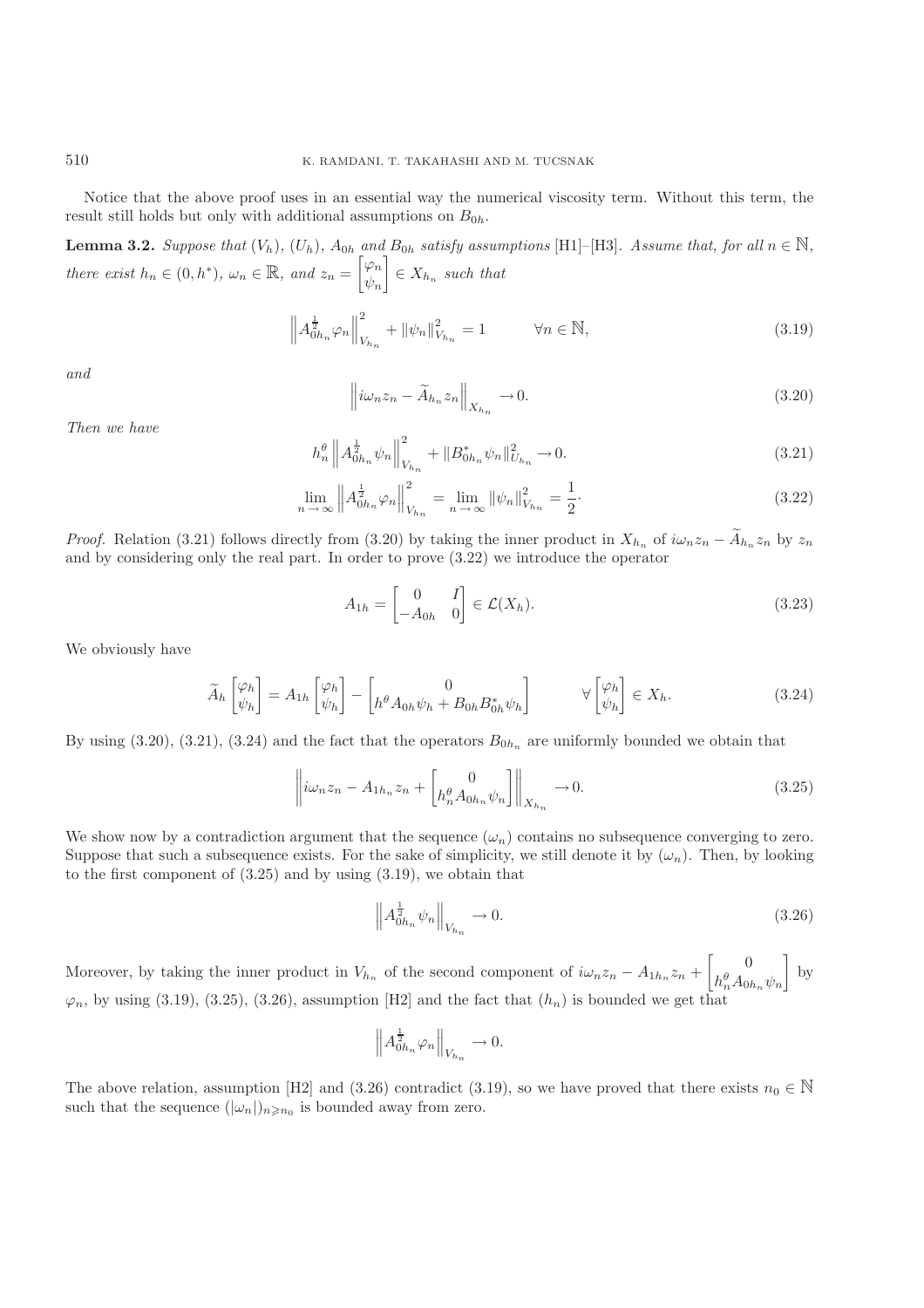We can now prove (3.22). Taking the inner product in  $X_{h_n}$  of (3.25) by  $\frac{1}{\omega_n}$  considering only the imaginary part, we obtain:  $\left[\begin{array}{c} \varphi_n \\ -\nu \end{array}\right]$  $-\psi_n$ , with  $n \geqslant n_0$ , and by considering only the imaginary part, we obtain:

$$
\lim_{n \to \infty} \left( \left\| A_{0h_n}^{\frac{1}{2}} \varphi_n \right\|_{V_{h_n}}^2 - \|\psi_n\|_{V_{h_n}}^2 \right) = 0.
$$

The above relation and  $(3.19)$  yield  $(3.22)$ .

In order to write in a simple way the eigenvalues and the eigenvectors of the operator  $A_{1h}$ , defined in (3.23), we extend the definition of  $\lambda_{m,h}$  and of  $\varphi_{m,h}$  for  $m \in \{-1,\ldots,-N(h)\}$  by setting  $\lambda_{m,h} = -\lambda_{-m,h}$  and  $\varphi_{m,h} =$  $\varphi_{-m,h}$ . Then, it can be easily checked that an orthonormal basis of  $X_h$  formed by eigenvectors of  $A_{1h}$  is given by

$$
\Phi_{m,h} = \frac{1}{\sqrt{2}} \begin{bmatrix} -\frac{i}{\lambda_{m,h}} \varphi_{m,h} \\ \varphi_{m,h} \end{bmatrix}, \quad 0 < |m| \leq N(h), \tag{3.27}
$$

where  $\Phi_{m,h}$  is an eigenvector associated to the eigenvalue  $i\lambda_{m,h}$ .

Let  $\varepsilon$  be a positive constant. For every  $h > 0$ , we define

$$
M(h) = \max\left\{m \in \{1, \ldots, N(h)\} \mid h^{\theta}(\lambda_m)^2 \leq \varepsilon\right\},\tag{3.28}
$$

if  $h^{\theta}(\lambda_1)^2 \leq \varepsilon$  and  $M(h) = 0$  otherwise. The proof of our main results is essentially based on the decomposition of the spectrum of  $A_0^{\frac{1}{2}}$  in two parts:

- The eigenvalues  $\lambda_m$  with  $1 \leq m \leq M(h_n)$ , corresponding to "low frequencies", which will be damped<br>by the feedback control law by the feedback control law.
- The eigenvalues  $\lambda_m$  with  $m > M(h_n)$ , corresponding to "high frequencies", which will be damped by the numerical viscosity term.

With the above notations, the following result holds:

**Lemma 3.3.** *Suppose that the families of operators*  $(\widetilde{A}_h)$  *and*  $(A_{0h})$  *and the sequences*  $(h_n)$ *,*  $(\omega_n)$ *,*  $(z_n)$  *satisfy the assumptions in Lemma* 3.2*. Moreover, assume that there exist positive constants* η, C *and* ε *such that*

$$
\lambda_{m,h} \geqslant \eta \lambda_m \qquad \forall m \in \{M(h_n) + 1, \dots, N(h_n)\},\tag{3.29}
$$

$$
\lambda_{m,h} \leq \lambda_m + C\varepsilon \qquad \forall m \in \{1, \dots, M(h_n)\},\tag{3.30}
$$

where  $M(h)$  is defined by (3.28). Let  $(c_m^n)_{0 \le |m| \le N(h)}$  be the coordinates of  $z_n$  in the basis  $(\Phi_{m,h})_{0 \le |m| \le N(h)}$ , i.e.,

$$
z_n = \sum_{0 < |m| \leqslant N(h_n)} c_m^n \Phi_{m,h}.\tag{3.31}
$$

*Then we have:*

$$
\psi_n = \frac{1}{\sqrt{2}} \sum_{m=1}^{N(h_n)} \left( c_m^n + c_{-m}^n \right) \varphi_{m,h_n},\tag{3.32}
$$

$$
\sum_{M(h_n) < m \le N(h_n)} \left| c_m^n + c_{-m}^n \right|^2 \to 0,\tag{3.33}
$$

$$
\sum_{0 < |m| \le M(h_n)} |\omega_n - \lambda_{m,h_n}|^2 \, |c_m^n|^2 \to 0. \tag{3.34}
$$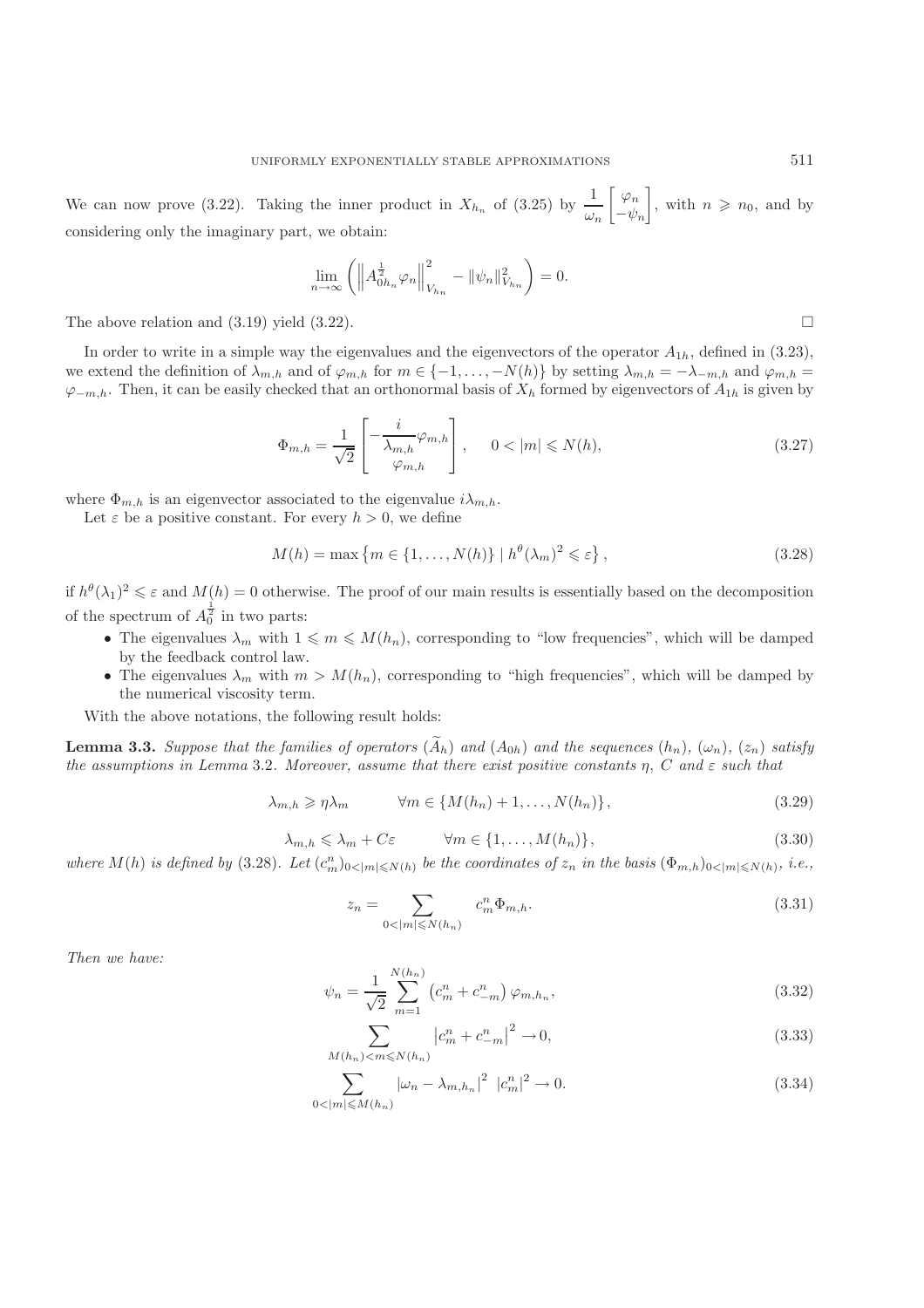*Proof.* Relation (3.32) follows directly by taking the second component in (3.31) and by using (3.27). From  $(3.21)$  and  $(3.32)$  it follows that

$$
h_n^{\theta} \left\| A_0^{\frac{1}{2}} \psi_n \right\|^2 = \sum_{m=1}^{N(h_n)} h_n^{\theta} \lambda_{m,h_n}^2 \left| c_m^n + c_{-m}^n \right|^2 \to 0. \tag{3.35}
$$

The above relation,  $(3.29)$  and  $(3.28)$  imply  $(3.33)$ . Relations  $(3.30)$ ,  $(3.28)$  and  $(3.35)$  clearly imply that there exists a constant  $\tilde{C}$  independent of n such that

$$
h_n^{2\theta} \sum_{m=1}^{M(h_n)} \lambda_{m,h_n}^4 \left| c_m^n + c_{-m}^n \right|^2 \leq \tilde{C} \varepsilon \sum_{m=1}^{M(h_n)} h_n^{\theta} \lambda_{m,h_n}^2 \left| c_m^n + c_{-m}^n \right|^2 \to 0. \tag{3.36}
$$

On the other hand, using  $\lambda_{m,h} = \lambda_{-m,h}$  and (3.27), a simple calculation shows that

$$
\begin{bmatrix} 0\\ h_n^{\theta} A_{0h_n} \psi_n \end{bmatrix} = \sum_{0 < |m| \leq N(h_n)} \frac{h_n^{\theta}}{2} \lambda_{m,h_n}^2 \left( c_m^n + c_{-m}^n \right) \Phi_{m,h_n}.\tag{3.37}
$$

Relations (3.36) and (3.37) imply that

$$
\begin{bmatrix} 0 \\ h_n^{\theta} A_{0h_n} \psi_n \end{bmatrix} - \sum_{M(h_n) < |m| \le N(h_n)} \frac{h_n^{\theta}}{2} \lambda_{m,h_n}^2 \left( c_m^n + c_{-m}^n \right) \Phi_{m,h_n} \to 0. \tag{3.38}
$$

Moreover, by using (3.31) and the fact that  $\Phi_{m,h}$  is an eigenvector of  $A_{1h}$  associated to the eigenvalue  $i\lambda_{m,h}$ , we have that

$$
i\omega_n z_n - A_{1h_n} z_n = \sum_{0 < |m| \leq N(h_n)} i(\omega_n - \lambda_{m,h_n}) c_m^n \Phi_{m,h_n}.
$$

The above relation, combined to (3.25) and (3.38) implies that

$$
\sum_{0<|m|\leqslant N(h_n)}i(\omega_n-\lambda_{m,h_n})c_m^n\Phi_{m,h_n}+\sum_{M(h_n)<|m|\leqslant N(h_n)}\frac{h_n^{\theta}}{2}\lambda_{m,h_n}^2\left(c_m^n+c_{-m}^n\right)\Phi_{m,h_n}\to 0.
$$

Since the family  $(\Phi_{m,h_n})$  is orthonormal, the above relation implies (3.34).

### 4. Proof of the main result

The proof of Theorem 1.1 is based on a frequency domain characterization of the exponential stability of the semi-group  $\mathbb T$  generated by an operator A. The basic characterization was given in Prüss [15], p. 852, and it implies that if the function  $s \to \|(sI - A)^{-1}\|$  is bounded for Re  $(s) > 0$ , then T is exponentially stable. A little later and independently, an equivalent result was given by Huang [9]. Here we need a result which is closely related to the one just mentioned, without being an obvious consequence of it. This result concerns the uniform exponential stability of a sequence of semi-groups. In order to have a precise statement we give a definition.

**Definition 4.1.** Let  $h^* > 0$ , let  $(X_h)$  be a family of Hilbert spaces and let  $(\mathbb{T}_h)$  be a family of semi-groups of linear operators such that, for all  $h \in (0, h^*)$ , we have that  $\mathbb{T}_h$  is a linear  $C^0$  semi-group in  $X_h$ . The family of semi-groups  $\mathbb{T}_h$  is said uniformly exponentially stable if there exist constants  $M, \alpha > 0$  (independent of  $h \in (0, h^*)$  such that

$$
\|\mathbb{T}_h(t)\|_{\mathcal{L}(X_h)} \leqslant M e^{-\alpha t} \qquad \forall t \geqslant 0.
$$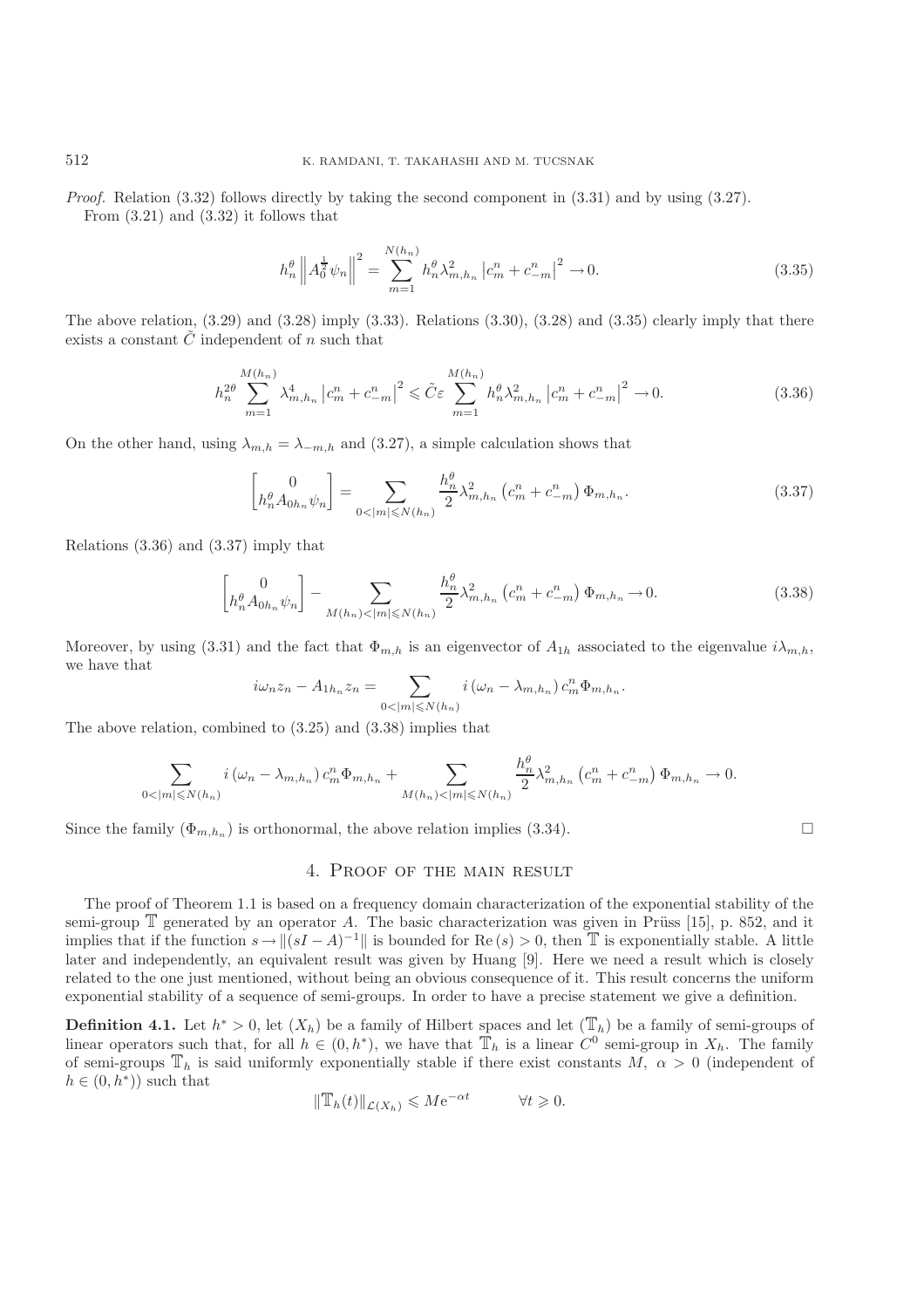Recall that a strongly continuous semigroup  $\mathbb{T}$  is called a *contraction semigroup* if  $\|\mathbb{T}_t\| \leq 1$  for all  $t \geq 0$ . We can now state the following uniform stability result, which is given in Liu and Zheng [12], p. 162, and which will be applied in the proof of Theorem 1.1.

**Theorem 4.2.** Let  $(\mathbb{T}_h)$  be a family of contraction semigroups on the Hilbert space  $X_h$  and let  $(\widetilde{A}_h)$  be the *corresponding infinitesimal generators. The family*  $(\mathbb{T}_h)$  *is uniformly exponentially stable if and only if the two following conditions are satisfied:*

*(i)* For all  $h \in (0, h^*)$ ,  $i\mathbb{R}$  *is contained in the resolvent set*  $\rho(\widetilde{A}_h)$  of  $\widetilde{A}_h$ .<br> *(ii)* sup  $\| (i\omega - \widetilde{A}_h)^{-1} \|_{\mathcal{L}(X_h)} < +\infty$ .

 $\sup_{h \in (0,h^*), \omega \in \mathbb{R}} \| (\iota \omega - \widetilde{A}_h)^{-1} \|_{\mathcal{L}(X_h)} < +\infty.$ 

We are now in a position to prove Theorem 1.1

*Proof of Theorem* 1.1. The proof is based on Theorem 4.2. Notice first that, for all  $h \in (0, h^*)$ , the family  $\left(e^{t\widetilde{A}_h}\right)$  forms a contraction semigroup. The fact that the family  $(\widetilde{A}_h)$  satisfies condition *(i)* in Theorem 4.2 follows from Lemma 3.1. In order to show that the family  $(\widetilde{A}_h)$  also satisfies condition *(ii)* in Theorem 4.2 we use a contradiction argument. Let  $(h_n)$ ,  $(\omega_n)$ , and  $(z_n) = \begin{pmatrix} \varphi_n \\ \psi_n \end{pmatrix}$ <br>(3.20) We introduce the set  $\log$  be three sequences satisfying (3.19) and (3.20). We introduce the set

$$
\mathcal{F} = \left\{ n \in \mathbb{N} \mid \exists m(n) \in \mathbb{Z}^*, |m(n)| \leq M(h_n), \text{ such that } |\omega_n - \lambda_{m(n),h_n}| < \frac{\gamma}{2} \right\},\
$$

where  $\gamma$  is defined in Proposition 2.2. We distinguish two cases.

**First case.** The set  $F$  is infinite. Then, for the sake of simplicity, we can suppose, without loss of generality, that  $\mathcal{F} = \mathbb{N}$ . Then, by reducing the value of  $\gamma$  if needed, we can assume that for all  $m \in \mathbb{Z}^*$  with  $m \neq m(n)$ and  $|m| \leq M(h_n)$ , we have

$$
|\omega_n - \lambda_{m,h_n}| \geq \frac{\gamma}{2}.
$$

By using Lemma 2.1 we see that assumptions of Lemma 3.3 hold true. Thus, by using (3.34) we obtain that

$$
\sum_{\substack{0 < |m| \le M(h_n) \\ m \ne m(n)}} |c_m^n|^2 \to 0. \tag{4.1}
$$

Define now

$$
\widetilde{\psi_n} = \frac{1}{\sqrt{2}} c_{m(n)}^n \varphi_{m(n),h_n}.
$$
\n(4.2)

Relations  $(3.32)$ ,  $(3.33)$  and  $(4.1)$  show that

$$
\|\widetilde{\psi_n} - \psi_n\| \to 0. \tag{4.3}
$$

Thus, since  $(\|B_{0h_n}^*\|)$  is bounded, we deduce that

$$
\left\| B_{0h_n}^* \left( \psi_n - \widetilde{\psi_n} \right) \right\|_U \to 0. \tag{4.4}
$$

The above relation and (3.21) imply that

$$
||B_{0h_n}^* \widetilde{\psi_n}||_U \to 0. \tag{4.5}
$$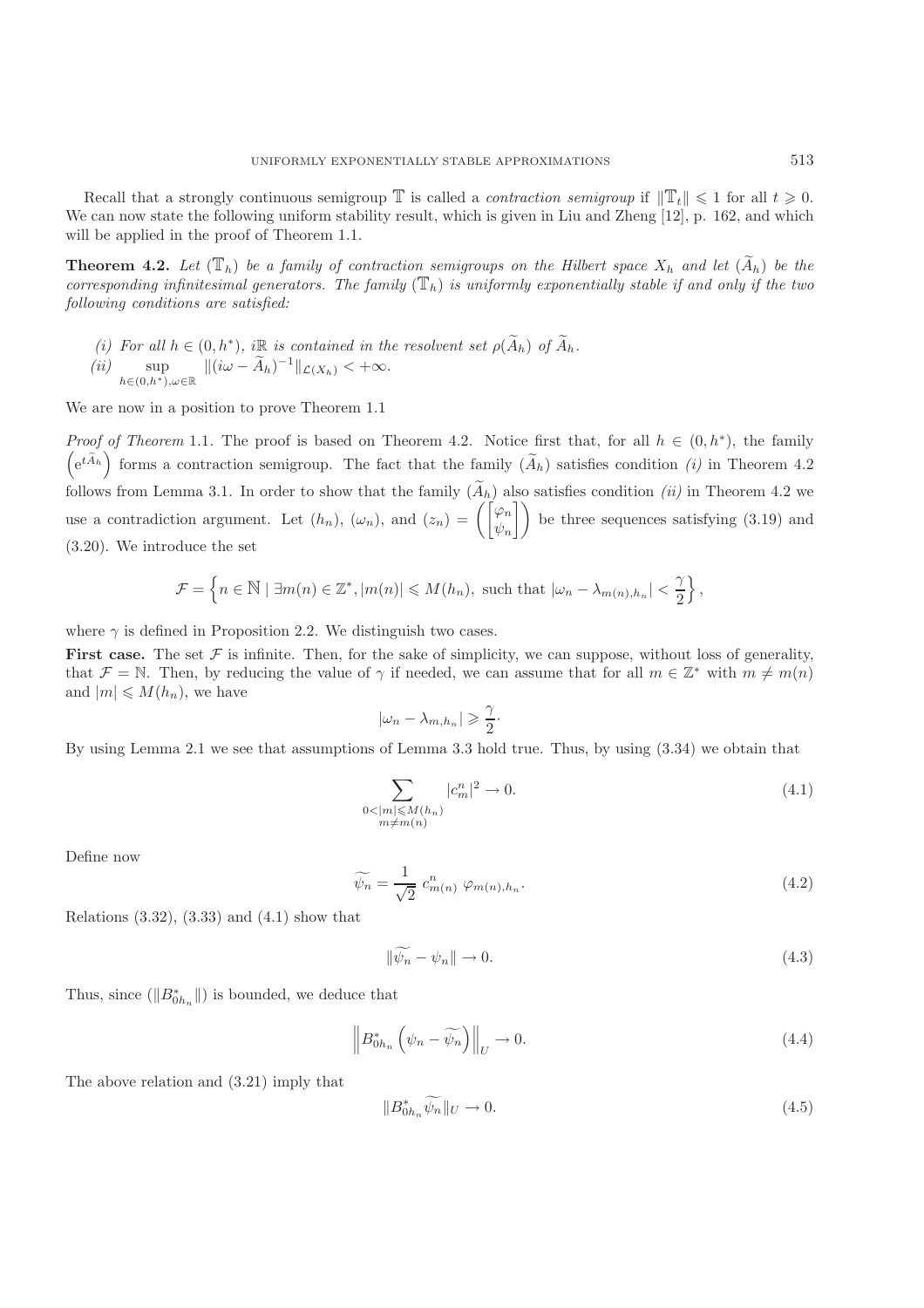But on the other hand, by using Proposition 2.2, we have that

$$
||B_{0h_n}^* \widetilde{\psi_n}||_U = \frac{1}{\sqrt{2}} \left| c_{m(n)}^n \right| ||B_{0h_n}^* \varphi_{m(n),h_n}||_U \geq \frac{1}{\sqrt{2}} \beta \left| c_{m(n)}^n \right|.
$$
 (4.6)

Gathering (4.2), (4.5) and (4.6), we obtain that  $\psi_n \to 0$  in H. By using then (4.3), we obtain that  $\psi_n \to 0$  which contradicts (3.22) which contradicts (3.22).

**Second case.** The set F is finite. Then, we can assume, without loss of generality, that F is empty, *i.e.*, that, for all  $n \in \mathbb{N}$ , we have that

$$
|\omega_n - \lambda_{m,h_n}| \geq \frac{\gamma}{2} \quad \text{if} \quad 0 < |m| \leq M(h_n). \tag{4.7}
$$

By using (3.34) and the above relation, we obtain that

$$
\sum_{0<|m|\leqslant M(h_n)}|c^n_m|^2\to 0.
$$

The above relation, (3.32) and (3.33) imply that

$$
\psi_n \to 0 \quad \text{in} \quad H,
$$

which contradicts  $(3.22)$ .

# 5. Application to LQR optimization problems

In this section, we are going to see how our uniform exponential stability result can be used to construct finite dimensional approximations of the Riccati operators appearing in the LQR analysis of vibrating systems. In order to make our statements precise, let us start by introducing the notation used in this section, and by recalling some classical results on Riccati operators in infinite dimensional spaces and on their approximation by finite dimensional Riccati operators.

Dealing with the optimal control of system  $(1.1)$ – $(1.2)$ , we first notice that this system can be easily written as a first order system,

$$
\dot{z}(t) = Az(t) + Bu(t), \quad z(0) = z_0,
$$
\n(5.1)

where the state  $z(t)$  and the state space X are defined by

$$
z(t) = \begin{bmatrix} w(t) \\ \dot{w}(t) \end{bmatrix}, \qquad X = \mathcal{D}\left(A_0^{\frac{1}{2}}\right) \times H,
$$

whereas the operators  $A, B$  and the initial state  $z_0$  are given by

$$
\mathcal{D}(A) = \mathcal{D}(A_0) \times \mathcal{D}\left(A_0^{\frac{1}{2}}\right), \quad A = \begin{bmatrix} 0 & I \\ -A_0 & 0 \end{bmatrix}, \quad B = \begin{bmatrix} 0 \\ B_0 \end{bmatrix}, \quad z_0 = \begin{bmatrix} w_0 \\ w_1 \end{bmatrix}.
$$
 (5.2)

The Hilbert space X is equipped with the norm  $\|\cdot\|_X$  defined by:

$$
||z||_X^2 = ||z_1||^2 + ||z_2||_{\frac{1}{2}}^2, \qquad z = \begin{bmatrix} z_1 \\ z_2 \end{bmatrix}.
$$

It is well-known that the above operator A is skew-adjoint, and so, according to Stone's theorem, it generates a strongly continuous group of isometries in X. This fact implies that, if  $u \in L^2(0,\infty,U)$  and  $z_0 \in X$ , then (5.1) admits a unique solution  $z \in C(0, \infty; X)$ .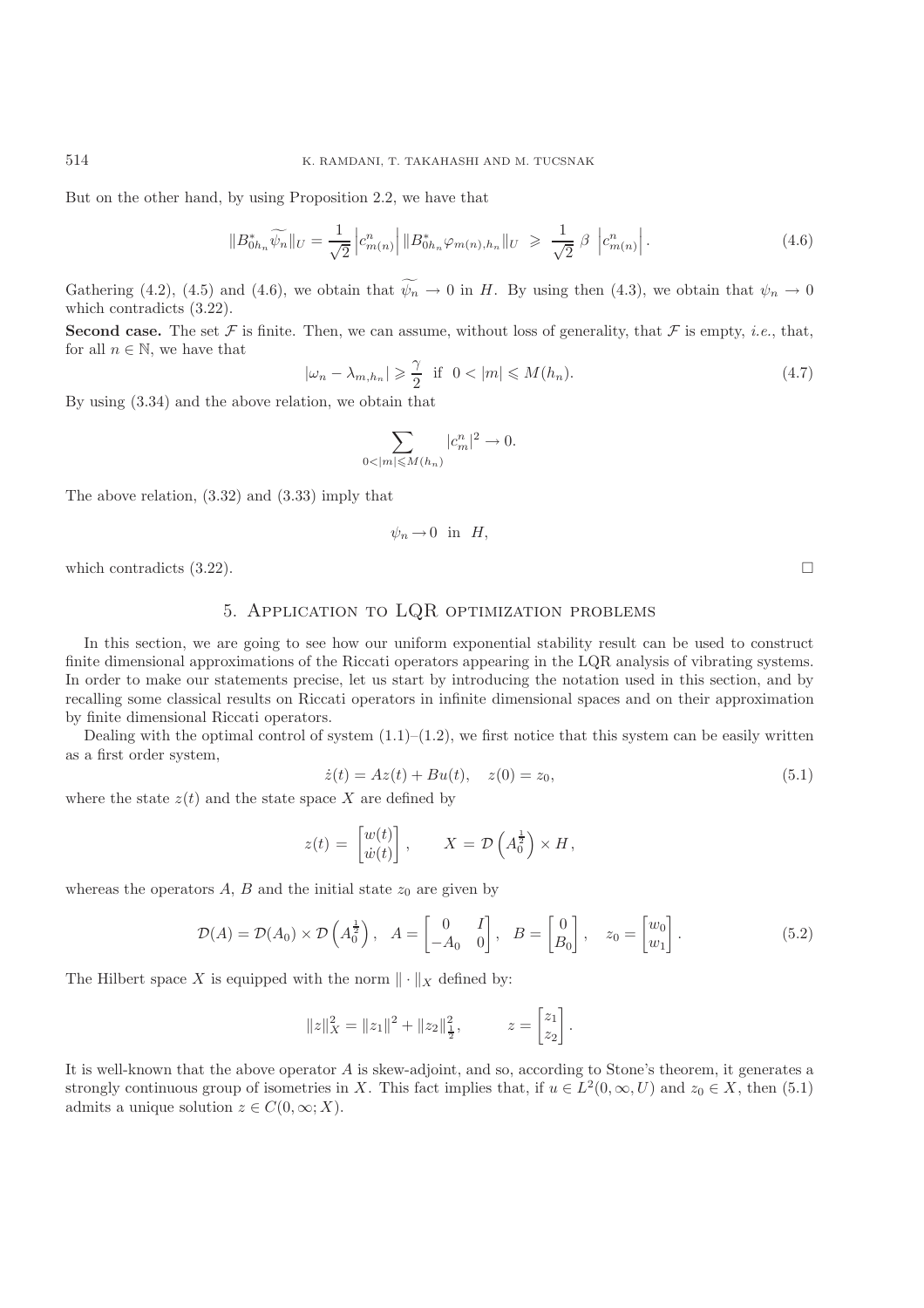We associate to (5.1) the *cost functional*

$$
J(w_0, w_1; u) = \int_0^\infty (||u(t)||_U^2 + ||z(t)||_X^2) dt.
$$

If we assume that the system (5.1) is *optimizable*, *i.e.*, that, for all  $(w_0, w_1) \in X$ , there exists an input  $u \in$  $L^2(0,\infty;U)$  such that  $J(w_0;w_1;u)<\infty$  then (see, for instance, Curtain and Zwart [4], p. 294) there exists a self-adjoint and nonnegative operator  $P \in \mathcal{L}(X)$  such that

$$
\min_{u \in L^2(0,\infty,U)} J(w_0, w_1; u) = \left\langle \begin{bmatrix} w_0 \\ w_1 \end{bmatrix}, P \begin{bmatrix} w_0 \\ w_1 \end{bmatrix} \right\rangle_X.
$$

Furthermore, the optimal control  $u_{opt}$  is given by the feedback law

$$
u_{\rm opt}(t) = -B^*PS(t)\begin{bmatrix} w_0 \\ w_1 \end{bmatrix},
$$

where S is the strongly continuous semigroup generated by  $A - BB^*P$ . The operator P, called the Riccati operator, satisfies the algebraic Riccati equation

$$
\langle Az_1, Pz_2 \rangle + \langle Pz_1, Az_2 \rangle - \langle B^* Pz_2, B^* Pz_1 \rangle + \langle z_2, z_1 \rangle = 0 \qquad \forall z_1, z_2 \in \mathcal{D}(A). \tag{5.3}
$$

Moreover, if we assume that the system (5.1) is *exponentially stabilizable* (*i.e.*, that there exists  $K \in \mathcal{L}(X, U)$ such that  $A + BK$  generates an exponentially stable semigroup), then P is the unique nonnegative solution of (5.3) (see, for instance, [4], p. 299).

As it has been already said, our goal in this section is to generate finite dimensional approximations of the Riccati operator P and of the gain operator  $-B^*P$ . More precisely, we want to construct two sequences of subspaces  $(X_h) \subset X$ ,  $(U_h) \subset U$ , and the approximate control systems

$$
\dot{z}_h(t) = A_h z_h(t) + B_h u_h(t), \quad z_h(0) = z_{0h},\tag{5.4}
$$

where  $A_h \in \mathcal{L}(X_h)$ ,  $B_h \in \mathcal{L}(U_h, X_h)$  and such that the two following conditions hold:

- For any positive  $h$ , with  $h$  small enough, the system (5.4) is exponentially stabilizable.
- The corresponding sequence  $(P_h)$  of approximate Riccati operators strongly converges to the Riccati operator P, *i.e.*, if  $\sigma_h$  denotes the orthogonal projection from X onto  $X_h$ , we have

$$
\lim_{h \to 0} P_h \sigma_h z = P z \qquad \forall z \in X. \tag{5.5}
$$

Several works (see, for instance, Banks and Kunisch [1], Gibson [6], Gibson and Adamian [7], Kappel and Salamon [11]) contain sufficient conditions for the strong convergence of  $P_h$  to P. In particular, the following result holds.

**Theorem 5.1.** Let  $\rho_h$  the orthogonal projection from U onto  $U_h$  and let  $S_h$  be the semigroup of linear operators *in* <sup>X</sup><sup>h</sup> *generated by* <sup>A</sup><sup>h</sup>*. We assume that:*

- (1) *The system* (5.1) *is exponentially stabilizable.*
- (2)  $S_h(t)\sigma_h z \to S(t)z$  and  $S_h^*(t)\sigma_h z \to S^*(t)z$  for all  $z \in X$ , with uniform convergence with respect to t in<br>hounded subsets of  $[0, \infty)$ *bounded subsets of*  $[0, \infty)$ *.*
- (3)  $B_h \rho_h u \to Bu$  *in* X, for all  $u \in U$  and  $B_h^* \sigma_h z \to B^* z$  for all  $z \in X$ .<br>(4) The family of nairs  $(A, B_1)$  is uniformly stabilizable i.e. there
- (4) *The family of pairs*  $(A_h, B_h)$  *is uniformly stabilizable, i.e., there exists a sequence of operators*  $(K_h)$ *such that*

$$
||K_h||_{\mathcal{L}(X_h)} \leq M_0 \qquad \forall h \in (0, h^*),
$$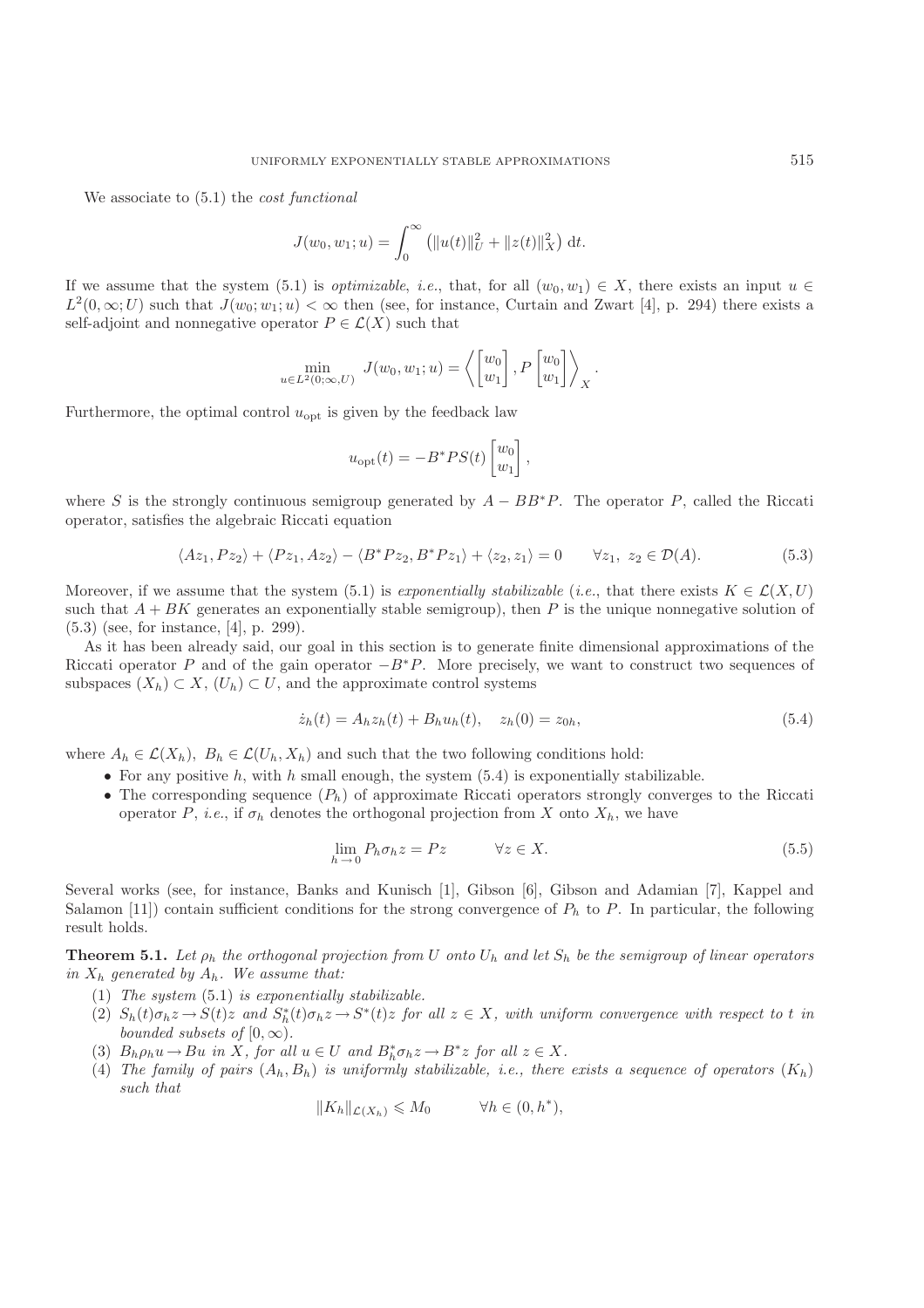and the semigroup  $S_{A_h-B_hK_h}$  generated by  $A_h - B_hK_h$  satisfies

$$
||S_{A_h-B_hK_h}(t)||_{\mathcal{L}(X_h)} \leqslant M_1 e^{-\alpha_1 t} \qquad \forall t \geqslant 0,
$$

*for some positive constants*  $M_0$ ,  $M_1$  *and*  $\alpha_1$  *(independent of h). Then, the sequence*  $(P_h)$  *strongly converges to*  $P$ *, in the sense of*  $(5.5)$ *.* 

The main difficulty in applying the above result to the approximation of systems governed by hyperbolic partial differential equations (like our examples in Sect. 6) consists in checking assumption (4) in Theorem 5.1. Indeed, as it has been already said in the introduction, the usual finite element approximation naturally leads to numerical schemes that do not, in general, satisfy the uniform exponential decay property (see for instance [2], for the problem of the approximation of the wave equation with boundary control). The introduction of a numerical viscosity in the numerical scheme, as seen in Section 4, ensures the uniform exponential stability and allows us to use Theorem 5.1 to derive the main result of this section, concerning the convergence of the Riccati operators. Before stating this result, let us introduce some further useful notations.

The second order system with numerical damping  $(1.14)$ – $(1.15)$  can be written as a first order one of the form (5.4) by setting

$$
X_h = V_h \times V_h, \quad z_h(t) = \begin{bmatrix} w_h(t) \\ \dot{w}_h(t) \end{bmatrix}, \quad z_{0h} = \begin{bmatrix} w_{0h} \\ w_{1h} \end{bmatrix}
$$

$$
A_h = \begin{bmatrix} 0 & I \\ -A_{0h} & -h^{\theta} A_{0h} \end{bmatrix}, \quad B_h = \begin{bmatrix} 0 \\ B_{0h} \end{bmatrix}.
$$
(5.6)

and

The space 
$$
X_h
$$
 is endowed with the inner product of  $X$ :

$$
\langle (\varphi_h, \psi_h), (\widetilde{\varphi}_h, \widetilde{\psi}_h) \rangle_{X_h} = \langle A_{0h}^{\frac{1}{2}} \varphi_h, A_{0h}^{\frac{1}{2}} \widetilde{\varphi}_h \rangle + \langle \psi_h, \widetilde{\psi}_h \rangle.
$$

Then, the following result holds.

**Theorem 5.2.** *Suppose that the operators*  $A_0$ ,  $B_0$ , the spaces H, U and the approximating families  $(V_h)$  and (U<sup>h</sup>) *satisfy the assumptions in Theorem* 1.1*. Then the algebraic Riccati equation*

$$
A_h^* P_h + P_h A - P_h B_h B_h^* P_h + I = 0 \tag{5.7}
$$

*(resp. the equation* (5.3)*) admits a unique nonnegative solution*  $P_h$  *(resp. P). Moreover, the sequence*  $(P_h)$ *strongly converges to* P*, in the sense of* (5.5)*.*

*Proof.* It suffices to show that our hypothesis imply that  $A_0$ ,  $B_0$ , the spaces H, U and the approximating families  $(V_h)$  and  $(U_h)$  satisfy assumptions  $(1-4)$  in Theorem 5.1.

Due to  $(1.12)$ ,  $(1.13)$ , we can apply Theorem 1 in [3] to get that the system  $(5.1)$  is exponentially stabilizable (a stabilizing feedback operator is  $K = -B^*$ ). We have thus shown that assumption (1) in Theorem 5.1 is satisfied.

We next show that assumption (3) in Theorem 5.1 is also satisfied. Since  $B_h \rho_h u = \begin{bmatrix} 0 \\ \widetilde{\pi}_h B_0 \end{bmatrix}$  $\pi_h$ D<sub>0</sub> $\rho_h u$  $\Big]$  and  $Bu =$ 

 $\begin{bmatrix} 0 \\ 0 \end{bmatrix}$  $B_0u$ , the first assertion of assumption (3) (*i.e.*  $B_h \rho_h u \to Bu$  in X for all  $u \in U$ ) holds if and only if

$$
\|\tilde{\pi}_h B_0 \rho_h u - B_0 u\| \to 0 \qquad \forall u \in U. \tag{5.8}
$$

Writing that

$$
\begin{aligned}\n\|\widetilde{\pi}_h B_0 \rho_h u - B_0 u\| &\leqslant \| \widetilde{\pi}_h (B_0 \rho_h u - B_0 u) \| + \| \widetilde{\pi}_h (B_0 u) - B_0 u \| \\
&\leqslant \| B_0 \rho_h u - B_0 u \| + \| \widetilde{\pi}_h (B_0 u) - B_0 u \|\n\end{aligned}
$$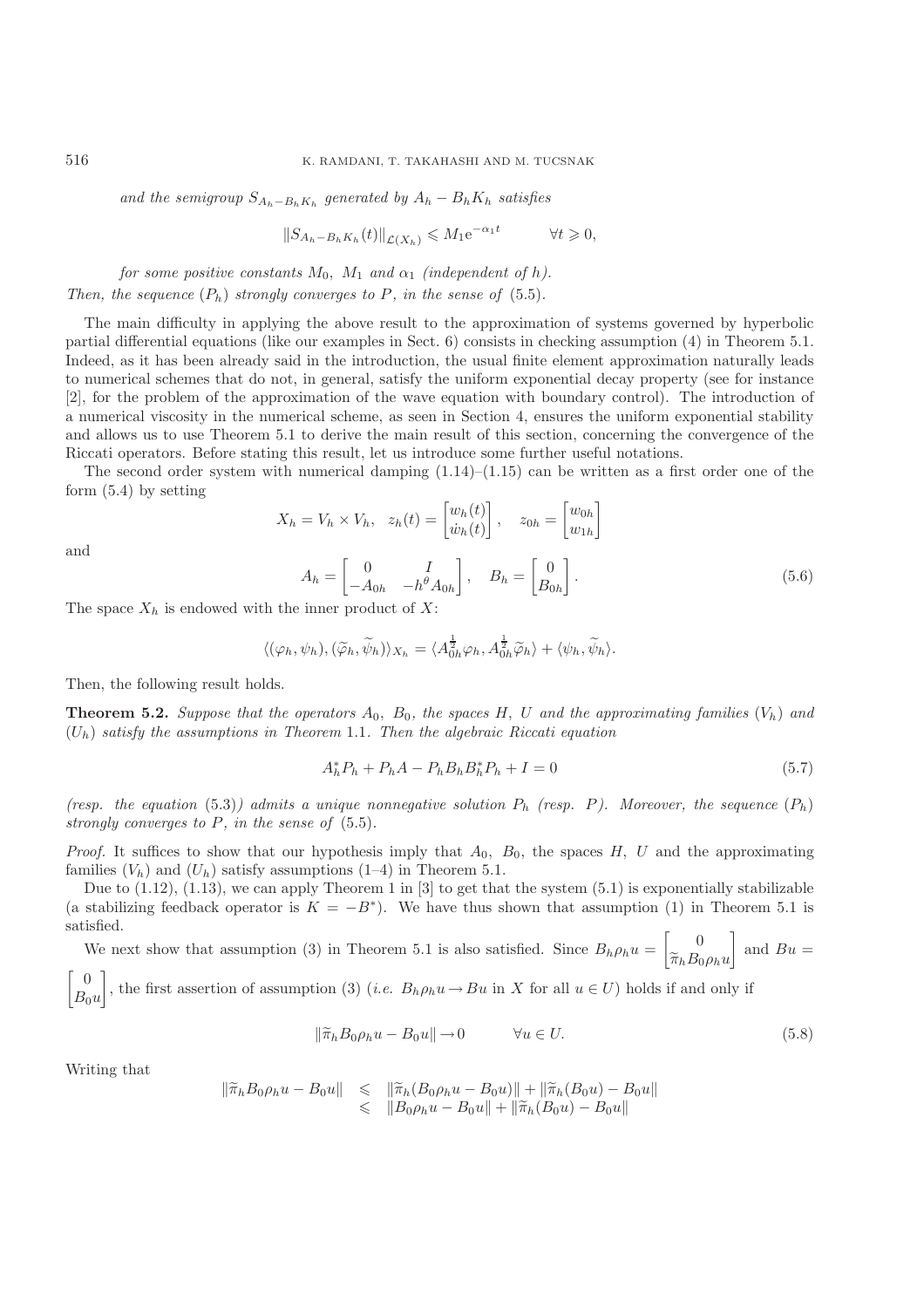and using the properties (1.9) and (1.11) satisfied by the approximation space  $V_h$ , and the fact that  $B_0 \in$  $\mathcal{L}(U, H)$ , we immediately get (5.8). We turn now to the second assumption appearing in assumption (3), which reads:

$$
||B_h^*\sigma_h z - B^*z||_U \to 0 \qquad \forall z \in X.
$$
\n(5.9)

It can be easily checked that

 $||B_h^* \sigma_h z - B^* z||_U = ||\rho_h B_0^* \psi_h - B_0^* \psi||_U,$ where we have set  $z = \left[ \right]$ ر<br>داد ψ and  $\sigma_h z = \begin{bmatrix} \varphi_h \\ \psi_h \end{bmatrix}$  $\psi_h$  $\left[ \begin{array}{c} \pi_h \varphi \\ \widetilde{\pi}_h \varphi \end{array} \right]$  $\pi_h \psi$  . Hence  $\|B_h^*\sigma_h z - B^*z\|_U \leq \| \rho_h B_0^*(\psi_h - \psi) \|_U + \| \rho_h (B_0^*\psi) - B_0^*\psi \|_U$ <br>  $\leq \|B_0^*\| \cdot \|\psi - \psi_h\| + \| \rho_h (B_0^*\psi) - B_0^*\psi \|_U$ .

Relation (5.9) follows then immediately from (1.11) and (1.9).

Our main result Theorem 1.1 shows that assumption (4) holds (with  $K_h = -B_h^*$ ).<br>To achieve the proof it remains to check that assumption (2) is satisfied. This r

To achieve the proof, it remains to check that assumption (2) is satisfied. This result is given by Proposition 5.3 below.

**Proposition 5.3.** *Suppose that the operators*  $A_0$ ,  $B_0$ , the spaces  $H$ ,  $U$  and the approximating families  $(V_h)$ *and*  $(U_h)$  *satisfy the assumptions in Theorem* 1.1*. Let*  $S$ *,*  $S_h$  *and*  $S_h^*$  *denote the semigroups generated respectively*<br>*hy*  $A$   $A$ , and  $A^*$   $(A$   $A$ , are defined respectively by  $(5, 2)$   $(5, 6)$ ) Moreover, *by* A,  $A_h$  and  $A_h^*$  (A,  $A_h$  are defined respectively by (5.2), (5.6)). Moreover, let  $\sigma_h$  be the orthogonal projection from *X* onto *X*. Then for all  $z \in X$  and for all  $t > 0$  we have: *from X onto*  $X_h$ *. Then, for all*  $z \in X$  *and for all*  $t \ge 0$  *we have:* 

(i) 
$$
S_h(t)\sigma_h z \rightarrow S(t)z;
$$
  
(ii)  $S^*(t)\sigma_t z \rightarrow S^*(t)$ 

(ii) 
$$
S_h^*(t)\sigma_h z \rightarrow S^*(t)z
$$
,  
the uniform convergence

*with uniform convergence with respect to* t *in bounded subsets of*  $[0, \infty)$ *.* 

*Proof.*

(i) First, it is clear that  $||S_h(t)|| \le 1$ ,  $||S(t)|| = 1$ , for all  $t \ge 0$ . Consequently, by using a version of the other-Kato Theorem (see for instance the remark following Th 4.2 in [14], p. 86) it suffices to prove that Trotter-Kato Theorem (see, for instance, the remark following Th. 4.2 in [14], p. 86), it suffices to prove that

$$
(I - A_h)^{-1} F_h \longrightarrow (I - A)^{-1} F \qquad \forall F = \left[ \begin{array}{c} f \\ g \end{array} \right] \in \mathcal{D} \left( A_0^{\frac{1}{2}} \right) \times H,
$$
\n
$$
(5.10)
$$

where  $F_h = \begin{bmatrix} f_h \\ g_h \end{bmatrix}$  $y_h$  $\left[\begin{array}{c} \pi_h f \\ \widetilde{\pi}_h g \end{array}\right]$  $\pi_h g$  $\Big] \in V_h \times V_h$ . Note that, by construction, we have

$$
||F_h - F||_X^2 = ||f_h - f||_2^2 + ||g_h - g||^2 \to 0.
$$
\n(5.11)

In order to prove (5.10) we notice that  $(I - A)^{-1} \begin{bmatrix} f \\ g \end{bmatrix}$ g  $=\begin{bmatrix} \varphi \\ y, \end{bmatrix}$ ψ if and only if

$$
\begin{cases}\nA_0 \varphi + \varphi &= f + g \\
\psi &= \varphi - f,\n\end{cases}
$$
\n(5.12)

and similarly, that  $(I - A_h)^{-1} \begin{bmatrix} f_h \\ g_h \end{bmatrix}$ gh  $=\begin{bmatrix} \varphi_h \\ \varphi_h \end{bmatrix}$  $\psi_h$ if and only if

$$
\begin{cases}\nA_{0h}\varphi_h + \varphi_h + h^{\theta}A_{0h}\varphi_h = f_h + g_h + h^{\theta}A_{0h}f_h \\
\psi_h = \varphi_h - f_h.\n\end{cases} \tag{5.13}
$$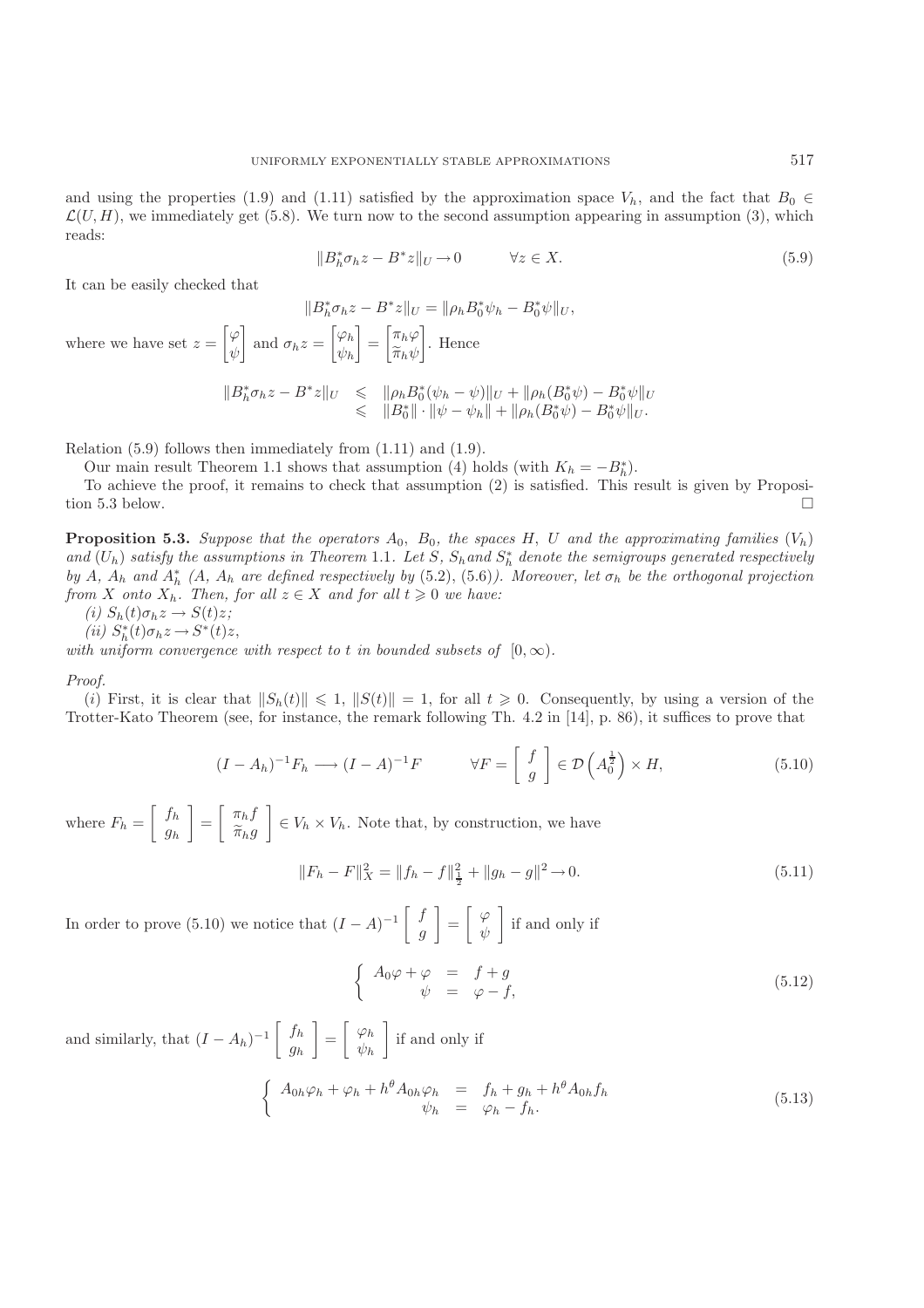Consequently, in order to prove (5.10), it suffices to show that the error  $e_h = \varphi_h - \varphi$  converges to 0 in  $\mathcal{D}\left(A_0^{\frac{1}{2}}\right)$ . By taking the inner product in H of the first relation in (5.12) (resp. in (5.13)) by  $\zeta \in \mathcal{D}\left(A_0^{\frac{1}{2}}\right)$  (resp. by  $\zeta_h \in V_h$ ) we obtain that  $\varphi \in \mathcal{D}\left(A_0^{\frac{1}{2}}\right)$  (resp.  $\varphi_h \in V_h$ ) satisfies:

$$
a_0(\varphi, \zeta) = \langle f + g, \zeta \rangle, \tag{5.14}
$$

,

and

$$
a_0(\varphi_h, \zeta_h) + h^{\theta} \langle A_0^{\frac{1}{2}} \varphi_h, A_0^{\frac{1}{2}} \zeta_h \rangle = \langle f_h + g_h, \zeta_h \rangle + h^{\theta} \langle A_0^{\frac{1}{2}} f_h, A_0^{\frac{1}{2}} \zeta_h \rangle \tag{5.15}
$$

where  $a_0(\cdot, \cdot)$  denotes the inner product of  $\mathcal{D}(A_0^{\frac{1}{2}})$  defined by

$$
a_0(\varphi,\zeta) = \langle A_0^{\frac{1}{2}}\varphi, A_0^{\frac{1}{2}}\zeta \rangle + \langle \varphi, \zeta \rangle.
$$

Taking  $\zeta_h = \varphi_h$  in (5.15), we get that  $\varphi_h$  is bounded in  $\mathcal{D}\left(A_0^{\frac{1}{2}}\right)$ . On the other hand, since  $V_h \subset \mathcal{D}\left(A_0^{\frac{1}{2}}\right)$ , we can take  $\zeta = \zeta_h$  in (5.14) and subtracting from (5.15), we see that the error  $e_h = \varphi_h - \varphi$  satisfies, for all test<br>function  $\zeta_h \in V$  the relation: function  $\zeta_h \in V_h$ , the relation:

$$
a_0(e_h, \zeta_h) = h^{\theta} \left\langle A_0^{\frac{1}{2}} f_h - A_0^{\frac{1}{2}} \varphi_h, A_0^{\frac{1}{2}} \zeta_h \right\rangle + \left\langle (f_h - f) + (g_h - g), \zeta_h \right\rangle. \tag{5.16}
$$

For all  $\widetilde{\varphi}_h \in V_h$ , we can write that

$$
a_0(e_h, e_h) = a_0(e_h, \varphi_h - \varphi) = a_0(e_h, \varphi_h - \widetilde{\varphi}_h) + a_0(e_h, \widetilde{\varphi}_h - \varphi).
$$
\n(5.17)

Thanks to (5.16) used with the test function  $\zeta_h = \varphi_h - \widetilde{\varphi}_h \in V_h$  and to the boundedness of  $(\varphi_h)$  in  $\mathcal{D}(A_0^{\frac{1}{2}})$ , the first term of the right-hand side of (5.17) satisfies: first term of the right-hand side of (5.17) satisfies:

$$
|a_0(e_h, \varphi_h - \widetilde{\varphi}_h)| \leqslant \mu(h) \|\varphi_h - \widetilde{\varphi}_h\|_{\frac{1}{2}},
$$

where  $\mu(h) = C\left(h^{\theta} + ||f_h - f|| + ||g_h - g||\right)$  (here and in the rest of the proof, C denotes a constant independent of b). By (5.11), we have of h). By  $(5.11)$ , we have

$$
\lim_{h \to 0} \mu(h) = 0.
$$

Now, we can write that

$$
|a_0(e_h, \varphi_h - \widetilde{\varphi}_h)| \leq \mu(h) \| \varphi_h - \widetilde{\varphi}_h \|_{\frac{1}{2}}
$$
  
\n
$$
\leq \mu(h) \left( \|e_h\|_{\frac{1}{2}} + \|\varphi - \widetilde{\varphi}_h\|_{\frac{1}{2}} \right)
$$
  
\n
$$
\leq \frac{1}{2\eta} \mu(h)^2 + \eta \left( \|e_h\|_{\frac{1}{2}}^2 + \|\varphi - \widetilde{\varphi}_h\|_{\frac{1}{2}}^2 \right)
$$

where the fixed constant  $\eta > 0$  will be chosen later.

Concerning the second term of the right-hand side of (5.17), we have by Cauchy-Schwarz inequality:

$$
|a_0(e_h, \tilde{\varphi}_h - \varphi)| \leq C ||e_h||_{\frac{1}{2}} ||\tilde{\varphi}_h - \varphi||_{\frac{1}{2}}\leq C \left( \frac{\eta}{2} ||e_h||_{\frac{1}{2}}^2 + \frac{1}{2\eta} ||\tilde{\varphi}_h - \varphi||_{\frac{1}{2}}^2 \right).
$$

Thus, we have shown that:

$$
||e_h||_{\frac{1}{2}}^2 \leq a_0(e_h, e_h) \leq \eta \left(1 + \frac{C}{2}\right) ||e_h||_{\frac{1}{2}}^2 + \frac{1}{2\eta} \mu(h)^2 + \left(\eta + \frac{C}{2\eta}\right) \inf_{\tilde{\varphi}_h \in V_h} ||\varphi - \tilde{\varphi}_h||_{\frac{1}{2}}^2.
$$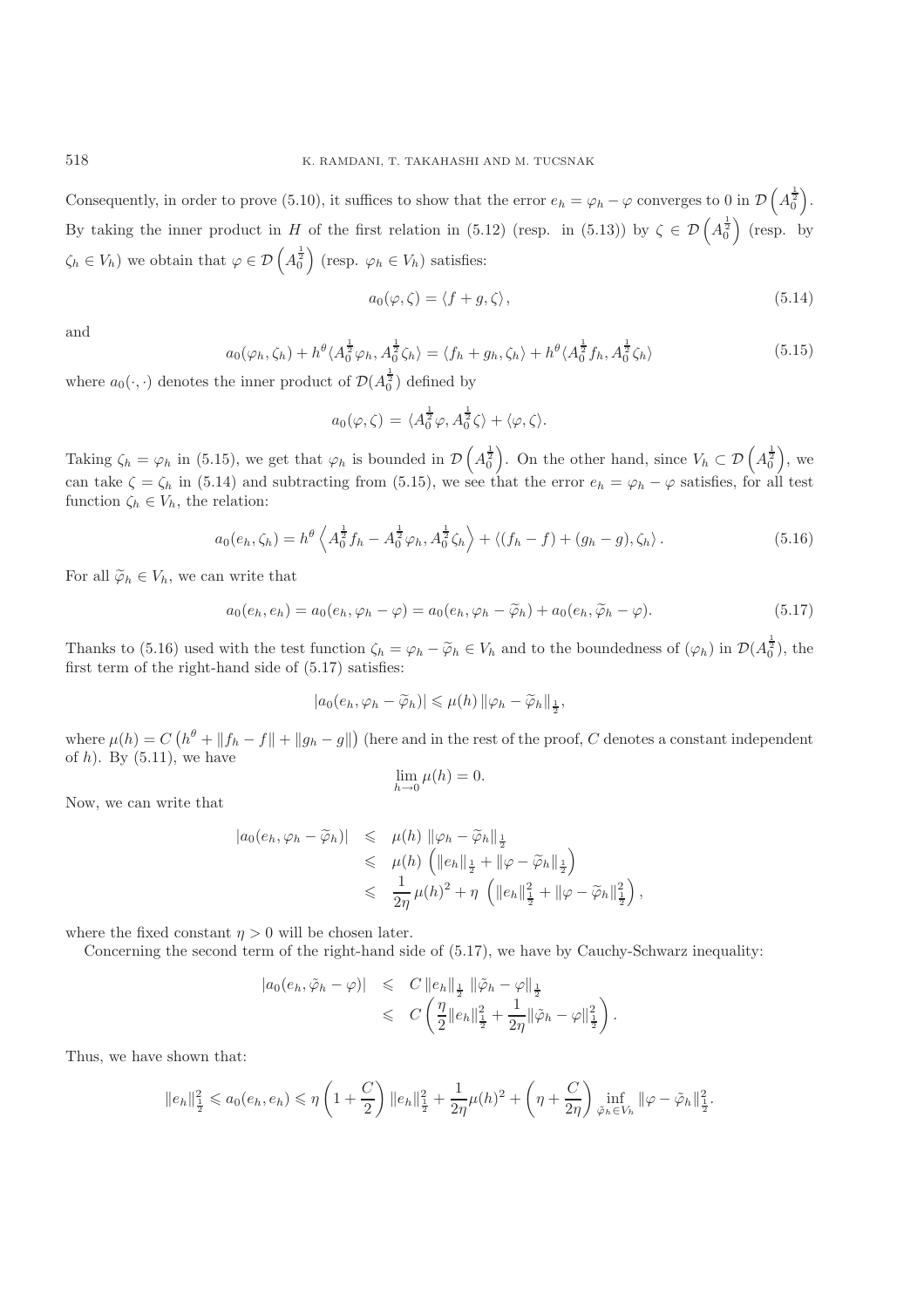As a consequence, provided  $\eta$  is chosen small enough, this relation shows that  $\varphi_h$  converges to  $\varphi$  in  $\mathcal{D}\left(\mathcal{A}_0^2\right)$  $\left(A_0^{\frac{1}{2}}\right),$ since  $\inf_{\tilde{\varphi}_h \in V_h} ||\varphi - \tilde{\varphi}_h||_{\frac{1}{2}} = ||\varphi - \pi_h \varphi||_{\frac{1}{2}}$  converges to 0 by assumption (1.7). Thus, part (*i*) of the proposition is proved.

(ii) To prove the convergence of the semigroup generated by the adjoint  $A_h^*$  of  $A_h$ , we first notice from a sightforward computation that straightforward computation that  $\begin{bmatrix} 0 & & I \end{bmatrix}$  $\overline{1}$ 

$$
A_h^* = \begin{bmatrix} 0 & -I \\ A_{0h} & -h^{\theta}A_{0h} \end{bmatrix}.
$$
  
As a consequence,  $(I - A_h^*)^{-1} \begin{bmatrix} f_h \\ g_h \end{bmatrix} = \begin{bmatrix} \varphi_h \\ \psi_h \end{bmatrix}$  if and only if  

$$
\begin{cases} A_{0h}\varphi_h + \varphi_h + h^{2\theta}A_{0h}\varphi_h = f_h - g_h + h^{2\theta}A_{0h}f \\ \psi_h = f_h - \varphi_h. \end{cases}
$$

Comparing the above system to the one obtained in (5.13) for the resolvent  $(I - A_h)^{-1}$  of  $A_h$ , we see that the convergence of  $S_t^*(t)\sigma_h z$  follows immediately from part *(i)* of the proof. convergence of  $S_h^*(t)\sigma_h z$  follows immediately from part (*i*) of the proof.

# 6. Application to a non homogeneous string equation

In this section we tackle the vibrations of an non homogeneous string under the action of a feedback control acting in a subinterval  $[a, b]$  of  $[0, 1]$ . More precisely we consider the following initial and boundary value problem:

$$
\frac{\partial^2 w}{\partial t^2} - \frac{\partial}{\partial x} \left[ p(x) \frac{\partial w}{\partial x} \right] + \frac{\partial w}{\partial t} \chi_{[a,b]} = 0 \qquad \forall (x, t) \in (0, 1) \times (0, \infty), \tag{6.1}
$$

$$
w(0, t) = w(1, t) = 0 \t\t \forall t \geq 0,
$$
\t(6.2)

$$
w(x,0) = w_0(x), \quad \frac{\partial w}{\partial t}(x,0) = w_1(x) \qquad \forall x \in (0,1), \tag{6.3}
$$
  
write function of [a, b] and  $n \in C^1([0,1])$  is such that  $n(x) > 0$  for all  $x \in [0,1]$ 

where  $\chi_{[a,b]}$  is the characteristic function of  $[a,b]$  and  $p \in C^1([0,1])$  is such that  $p(x) > 0$  for all  $x \in [0,1]$ .<br>Problem (6.1)–(6.3) can be written in the form (1.3)–(1.4) if we introduce the appropriate spaces and ope Problem  $(6.1)$ – $(6.3)$  can be written in the form  $(1.3)$ – $(1.4)$ , if we introduce the appropriate spaces and operators. We start by defining  $H = L^2(0, 1)$  and the operator  $A_0 : \mathcal{D}(A_0) \to H$  by

$$
\mathcal{D}(A_0) = \left\{ \varphi \in H_0^1(0,1) \middle| p \frac{\mathrm{d}\varphi}{\mathrm{d}x} \in H^1(0,1) \right\},\tag{6.4}
$$

$$
A_0 \phi = -\frac{d}{dx} \left[ p \frac{d\varphi}{dx} \right] \qquad \forall \varphi \in \mathcal{D}(A_0).
$$
\n(6.5)

We then define the input space U by  $U = L^2(a, b)$  and the input operator  $B_0 \in \mathcal{L}(U, H)$  by

$$
B_0 u = \widetilde{u}\chi_{[a,b]} \qquad \forall u \in U,
$$

where we have denoted by  $\tilde{u}$  an extension of u to an element of  $L^2(0,1)$ . Notice that

$$
B_0^* \varphi = \varphi_{|[a,b]} \qquad \forall \varphi \in H. \tag{6.6}
$$

If we assume that  $p \in C^1([0,1])$  and that  $p(x) > 0$  for all  $x \in [0,1]$ , then it can be easily checked that  $A_0$  is self-adjoint, positive and boundedly invertible. A simple calculation shows that

$$
\mathcal{D}\left(A_0^{\frac{1}{2}}\right) = H_0^1(0,1),
$$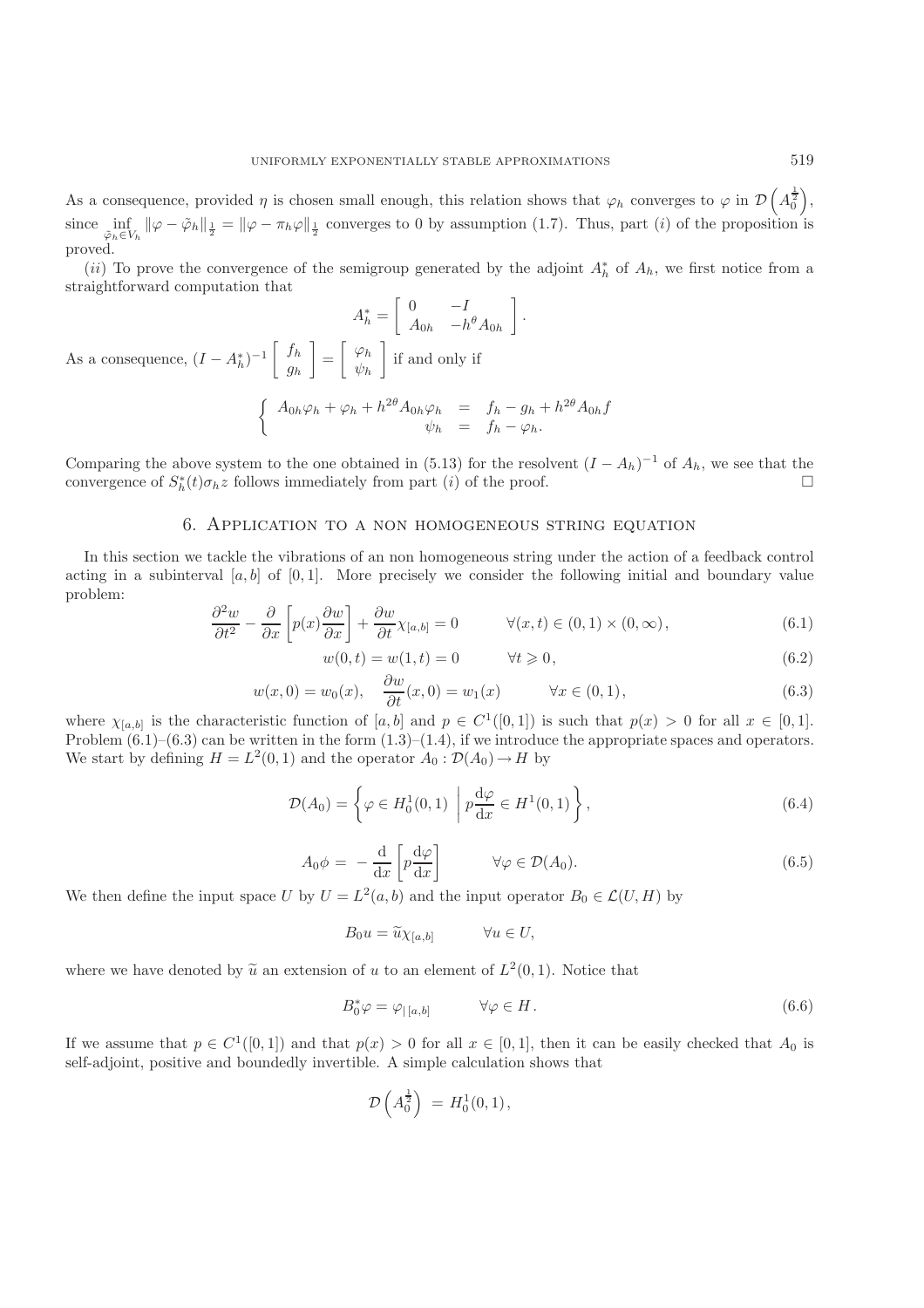with the corresponding norm

$$
\|\varphi\|_{\frac{1}{2}}^{2} = \int_{0}^{1} p(x) \left| \frac{d\varphi}{dx}(x) \right|^{2} dx.
$$

Moreover, by using the definitions in Section 5, we can write  $(6.1)$ – $(6.3)$  as a first order system with state space  $X = H_0^1(0, 1) \times L^2(0, 1)$  and with input space  $U = L^2(a, b)$ . Let us first notice that the following result holds.

**Proposition 6.1.** *Suppose that*  $p \in C^1([0,1])$  *is such that*  $p(x) > 0$  *for all*  $x \in [0,1]$ *. Then*  $\mathcal{D}(A_0) = H^2(\Omega) \cap H^1(\Omega)$  and the eigenvalues of the operator  $A_0$  defined in  $(6,1)$  (6.5), are simple. If we denote  $H_0^1(\Omega)$  and the eigenvalues of the operator  $A_0$  defined in (6.4)–(6.5)*,* are simple. If we denote by  $(\lambda_n)_{n\geqslant1}$  the *increasing sequence formed by the eigenvalues of*  $A_0^{\frac{1}{2}}$  *then there exists a constant*  $\gamma_0 > 0$  *such that* 

$$
\lambda_{n+1} - \lambda_n \ge \gamma_0 > 0 \qquad \forall n \ge 1. \tag{6.7}
$$

*Moreover, if we denote by*  $(\varphi_n)$  *an orthonormal basis of* H *formed by eigenvectors of*  $A_0$  *then there exists a constant*  $\beta_0 > 0$  *such that* 

$$
||B_0^* \varphi_n|| \geq \beta_0 \qquad \forall n \in \mathbb{N}.
$$
 (6.8)

*Proof.* The conclusion follows from our assumptions on p combined to classical asymptotic estimates for eigenvalues and eigenfunctions of second order differential equations (see for instance [13] Chan 2) values and eigenfunctions of second order differential equations (see, for instance, [13], Chap. 2).

In order to construct the spaces  $V_h$  and  $U_h$  we use P1 finite elements. More precisely, if  $h > 0$  and  $N(h) \in \mathbb{N}$ are such that  $h = \frac{1}{N(h)+1}$  we define the points

$$
x_j = jh, \ j = 1, \ldots, N(h).
$$

The space  $V_h$  is the linear span of the family of hat functions

$$
e_j(x) = \left[1 - \frac{|x - x_j|}{h}\right]^+, \qquad \forall j \in 1, \dots, N(h).
$$

The space  $U_h$  is defined as the space formed by all restrictions to [a, b] of functions in  $V_h$ . Moreover, we define the operators  $A_{0h}$  and  $B_{0h}$  by (1.5) and (1.6).

**Proposition 6.2.** *The operators*  $A_0$ ,  $B_0$  *and the spaces*  $V_h$ ,  $U_h$  *defined above satisfy conditions* (1.7)*,* (1.10) *with*  $\theta = 1$ *.* 

*Proof.* Since  $p \in C^1([0,1])$  is bounded away from zero, it can be easily checked that that graph norm of  $A_0$  is equivalent to the norm in  $H^2(0,1)$ , so estimates (1.7)–(1.9) (with  $\theta = 1$ ) follow by Theorem 1.3 in [17], p. 45. By using (6.6) and Theorem 1.3 in [17], p. 45, we obtain that condition (1.10) is also satisfied with  $\theta = 1$ .

**Remark 6.3.** By using the techniques in [5] the results in Proposition 6.1 can be extended for a function p which is only *piecewise*  $C^1$ . Moreover, by slightly modifying the mesh used in our discretization procedure, one can show that the result in Proposition 6.2 still holds for p piecewise  $C^1$ .

Proposition 6.1 and in Proposition 6.2 imply that our main results (Ths. 1.1 and 5.2) can be applied to system (6.1)–(6.3). In particular, Theorem 1.1 shows that the solutions  $w<sub>h</sub>$  of

$$
\langle \ddot{w}_h, \varphi_h \rangle + \left\langle p(x) \frac{\partial w_h}{\partial x}, \frac{\mathrm{d}\varphi_h}{\mathrm{d}x} \right\rangle + \int_a^b \dot{w}_h \varphi_h \, \mathrm{d}x + h \left\langle p(x) \frac{\partial \dot{w}_h}{\partial x}, \frac{\mathrm{d}\varphi_h}{\mathrm{d}x} \right\rangle = 0 \qquad \forall \varphi_h \in V_h
$$
  

$$
w_h(x, 0) = w_{0h}(x), \qquad \frac{\partial w_h}{\partial t}(x, 0) = w_{1h}(x) \qquad \forall x \in (0, 1),
$$
  
*y* exponentially stable in  $H^1_x(0, 1) \times L^2(0, 1)$ 

are uniformly exponentially stable in  $H_0^1(0,1) \times L^2(0,1)$ .

**Remark 6.4.** In the case of a constant function p in the above system, Tcheugoué Tébou and Zuazua in [18] showed a similar uniform exponential stability result with a numerical viscosity proportional to  $h^2$  instead of h.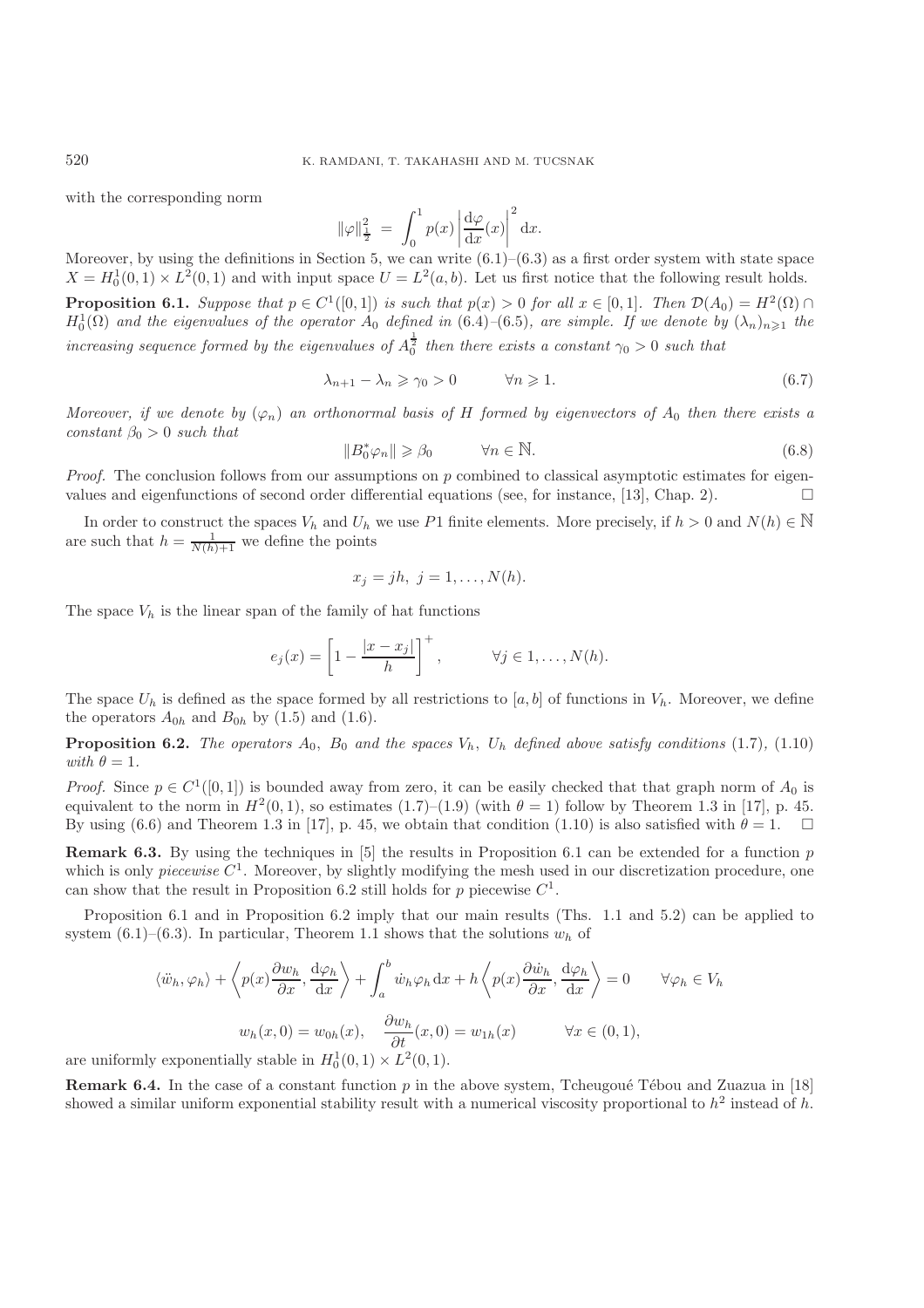## 7. A 2-d plate equation in the square

In this section we tackle the vibrations of an elastic square plate under the action of a feedback damping supported in a horizontal strip. More precisely, let  $\Omega$  be the square  $\Omega = (0, \pi) \times (0, \pi)$  and let  $0 < a < b < \pi$ . We consider the following initial and boundary value problem:

$$
\frac{\partial^2 w}{\partial t^2} + \Delta^2 w + \chi_{[0,\pi] \times [a,b]} \frac{\partial w}{\partial t} = 0, \quad x \in \Omega, \ t \geqslant 0,
$$
\n
$$
(7.9)
$$

$$
w(t) = \Delta w(t) = 0, \ x \in \partial\Omega, \ t \geqslant 0,
$$
\n<sup>(7.10)</sup>

$$
w(x,0) = w_0(x), \quad \frac{\partial w}{\partial t}(x,0) = w_1(x) \qquad \forall x \in \Omega,
$$
\n
$$
\text{aeteristic function of } [0, \pi] \times [a, b] \quad \text{Equations (7.9)}-(7.11) \text{ can be written in the}
$$

where  $\chi_{[0,\pi]\times[a,b]}$  is the characteristic function of  $[0,\pi]\times[a,b]$ . Equations  $(7.9)-(7.11)$  can be written in the form  $(1,3)-(1,4)$  if we introduce the following notation: form  $(1.\overline{3})$ – $(1.\overline{4})$  if we introduce the following notation:

$$
H = L^{2}(\Omega), \quad \mathcal{D}(A_{0}) = \left\{ \varphi \in H^{4}(\Omega) \cap H_{0}^{1}(\Omega) \mid \Delta \varphi = 0 \text{ on } \partial \Omega \right\},\tag{7.12}
$$

$$
A_0: \mathcal{D}(A_0) \to H, \quad A_0 \varphi = \Delta^2 \varphi \qquad \forall \varphi \in \mathcal{D}(A_0). \tag{7.13}
$$

It can be easily checked that  $A_0$  is self-adjoint, positive and boundedly invertible. A simple calculation shows<br>that that

$$
\mathcal{D}\left(A_0^{\frac{1}{2}}\right) = H^2(\Omega) \cap H_0^1(\Omega),
$$
  

$$
\|\varphi\|_{\frac{1}{2}}^2 = \int_{\Omega} |\Delta \varphi(x)|^2 dx.
$$

with the corresponding norm

The eigenvalues of  $A_0^{\frac{1}{2}}$  are

$$
\widetilde{\lambda}_{p,q} = p^2 + q^2 \qquad \forall p, q \in \mathbb{N}^*.
$$
\n
$$
\text{ce by } U = L^2((0, \pi) \times (a, b)) \text{ and the input operator } B_0 \in \mathcal{L}(U, H) \text{ by}
$$
\n
$$
\tag{7.14}
$$

We define the input space by  $U = L^2((0, \pi) \times (a, b))$  and the input operator  $B_0 \in \mathcal{L}(U, H)$  by

$$
B_0 u = \widetilde{u}\chi_{[0,\pi] \times [a,b]} \qquad \forall u \in U,
$$

where we have denoted by  $\tilde{u}$  an extension of u to an element of  $L^2(\Omega)$ .

Clearly,  $A_0$  does not satisfy the assumptions of Theorem 1.1. Thus, any approximation  $A_{0h}$  of  $A_0$  will not satisfy the uniform gap condition (2.8). Nevertheless, by adapting the proof of Theorem 1.1, we will see that the numerical viscosity method still yields uniformly stable discretizations of the closed loop system

$$
\ddot{w} + A_0 w + B_0 B_0^* \dot{w} = 0 \tag{7.15}
$$

$$
w(0) = w_0, \quad \dot{w}(0) = w_1. \tag{7.16}
$$

 $w(0) = w_0, \quad \dot{w}(0) = w_1.$ <br>The discretized version of system  $(7.15)$ – $(7.16)$  is obtained here by using a finite difference semi-discretization. This illustrates that the general approach presented in this paper can be adapted to deal with different kinds of approximations.

We detail now the finite difference discretization procedure. Given  $\widetilde{N} \in \mathbb{N}$ , we set

$$
h = \frac{\pi}{\tilde{N} + 1} \cdot
$$

For the sake of simplicity, we can assume without loss of generality that there exist two integers  $a(h) \geq 1$  and  $b(h) \leq N$  such that

$$
a = a(h)h, \qquad b = b(h)h.
$$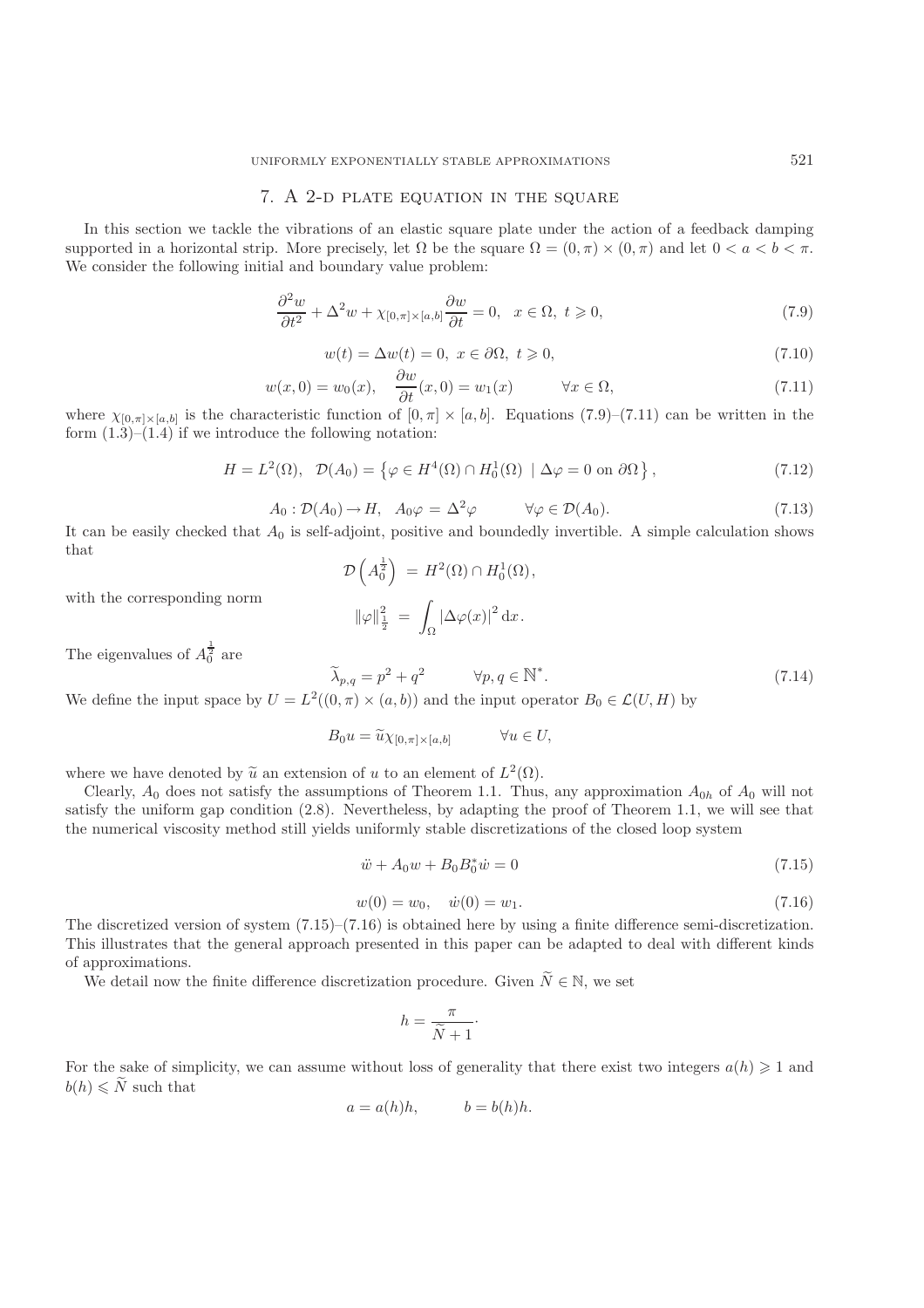Set

$$
V_h = \mathbb{R}^{(\tilde{N}^2)} \qquad \qquad U_h = \mathbb{R}^{\tilde{N} \times (b(h) - a(h) + 1)}
$$

and let  $w_{j,k}$  denote for all  $j, k \in \{0, N+1\}$  the approximation of the solution w of the system  $(7.9)$ – $(7.11)$  at the point  $x_{j,k} = (ib, kh)$ . We use the standard finite difference approximation of the laplacian the point  $x_{j,k} = (jh, kh)$ . We use the standard finite difference approximation of the laplacian

$$
\Delta w(jh,kh) \approx \frac{1}{h^2} (w_{j+1,k} + w_{j-1,k} + w_{j,k+1} + w_{j,k-1} - 4w_{j,k}) \qquad \forall j,k \in \{1,\tilde{N}\}.
$$

In order to satisfy the boundary conditions (7.10) we set

$$
w_{0,k} = w_{k,0} = w_{\tilde{N}+1,k} = w_{k,\tilde{N}+1} = 0
$$
  $\forall k \in \{0, ..., N+1\},$ 

$$
w_{-1,k} = -w_{1,k}, \ w_{\tilde{N}+2,k} = -w_{\tilde{N},k}, \ w_{k,-1} = -w_{k,1}, \ w_{k,\tilde{N}+2} = -w_{k,\tilde{N}} \qquad \forall k \in \{0, \dots, N+1\}.
$$

Let  $w_h \in V_h$  be the vector whose components are the  $w_{j,k}$  for  $1 \leq j, k \leq N$ . We define the matrix  $A_{0h}$  representing the discretization of the bilaplacian with hinged boundary conditions *via* its square root  $A_{0h}^{\frac{1}{2}}$  given by

$$
\left(A_{0h}^{\frac{1}{2}}w_h\right)_{j,k} = -\frac{1}{h^2}\left(w_{j+1,k} + w_{j-1,k} + w_{j,k+1} + w_{j,k-1} - 4w_{j,k}\right),\,
$$

for all  $1 \le j, k \le \tilde{N}$ . The finite-difference approximation  $B_{0h}^* \in \mathcal{L}(V_h, U_h)$  of  $B_0^*$  is defined by

$$
(B_{0h}^* w_h)_{j,k} = w_{j,k}
$$
 for all  $1 \le j \le \tilde{N}$ ,  $a(h) \le k \le b(h)$ .

We use semi-discretization of (7.15)–(7.16) of type (1.14) with  $\theta = 2$ , namely

$$
\ddot{w}_{j,k} + (A_{0h}w_h)_{j,k} + h^2 (A_{0h}\dot{w}_h)_{j,k} + (B_{0h}B_{0h}^*\dot{w}_h)_{j,k} = 0, \qquad 1 \leqslant j,k \leqslant \tilde{N}, \qquad t \geqslant 0, \quad (7.17)
$$

$$
w_{j,k} = \left(A_{0h}^{\frac{1}{2}} w_h\right)_{j,k} = 0, \quad j,k \in \{0,\tilde{N}+1\}, \quad t \geqslant 0,
$$
\n
$$
(7.18)
$$

$$
w_h(0) = w_{0h}, \quad \dot{w}_h(0) = w_{1h} \qquad \forall x \in \Omega.
$$
\n
$$
(7.19)
$$

In the remaining part of this paper we denote by  $\|\cdot\|$  the Euclidean norm in  $\mathbb{R}^m$  (for various values of the integer  $m$ ). The main result of this section is:

**Theorem 7.1.** *The family of systems defined by* (7.17)*–*(7.19) *is uniformly exponentially stable, in the sense that there exist constants* M,  $\alpha$ ,  $h^* > 0$  *(independent of* h,  $w_{0h}$  *and*  $w_{1h}$ *) such that for all*  $h \in (0, h^*)$ :

$$
\|\dot{w}_h(t)\|^2 + \left\|A_{0h}^{\frac{1}{2}}w_h(t)\right\|^2 \leqslant M e^{-\alpha t} \left(\|w_{1h}\|^2 + \left\|A_{0h}^{\frac{1}{2}}w_{0h}\right\|^2\right) \qquad \forall t \geqslant 0.
$$

*Proof.* Denote  $X_h = V_h \times V_h$ . Then equations (7.17)–(7.19) can be easily written in the form

$$
\dot{z}_h(t) = \tilde{A}_h z_h(t), \quad z_h(0) = z_0
$$

where  $\widetilde{A}_h \in \mathcal{L}(X_h)$  is defined by (3.17).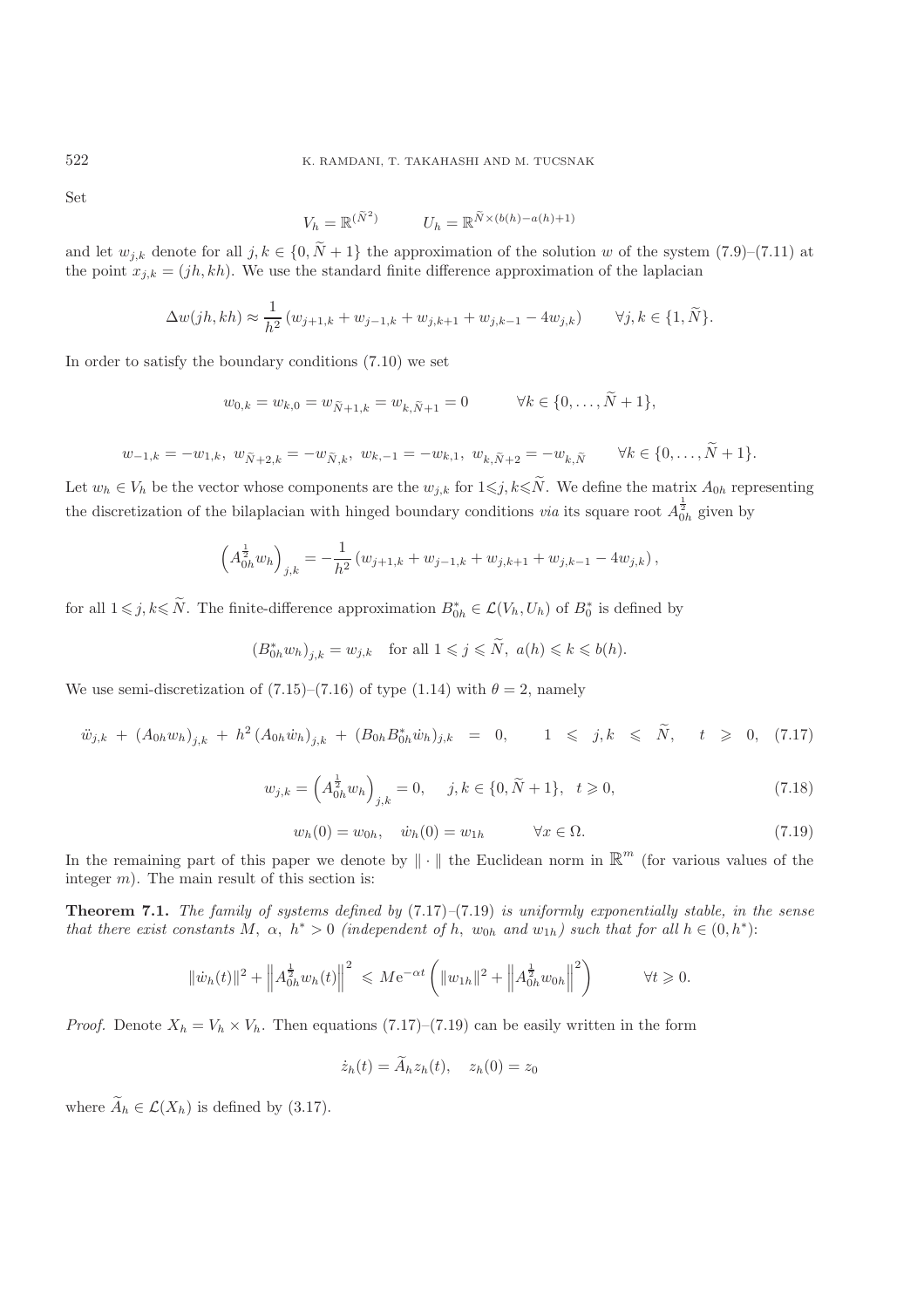To show the uniform exponential stability, we use Theorem 4.2. By Lemma 3.1, condition  $(i)$  in Theorem 4.2 holds true. To prove condition (ii), we use a contradiction argument. Then, for all  $n \in \mathbb{N}$ , there exist  $h_n \in (0, h^*), \omega_n \in \mathbb{R}, z_n \in X_{h_n}$  such that

$$
z_n = \begin{bmatrix} \varphi_n \\ \psi_n \end{bmatrix} \in X_{h_n} \qquad ||z_n||^2 = \left\| A_{0h_n}^{\frac{1}{2}} \varphi_n \right\|^2 + \|\psi_n\|^2 = 1 \qquad \forall n \in \mathbb{N} \tag{7.20}
$$

$$
i\omega_n z_n - \widetilde{A}_{h_n} z_n \to 0. \tag{7.21}
$$

By Lemma 3.2, we have

$$
\lim_{n \to \infty} \|\psi_n\|^2 = \frac{1}{2}.
$$
\n(7.22)

It can be easily checked (see, for instance, [19]) that the eigenvalues of  $A_{0h}^{\frac{1}{2}}$  are

$$
\widetilde{\lambda}_{p,q,h} = \frac{4}{h^2} \left[ \sin^2 \left( \frac{ph}{2} \right) + \sin^2 \left( \frac{qh}{2} \right) \right], \text{ for } 1 \leqslant p,q \leqslant \widetilde{N}.
$$
\n(7.23)

The corresponding normalized eigenvectors in  $V_h$  are

$$
\widetilde{\varphi}_{p,q,h} = \left(\widetilde{\varphi}_{p,q,h}^{j,k}\right)_{1 \leqslant j,k \leqslant \widetilde{N}}, \quad \widetilde{\varphi}_{p,q,h}^{j,k} = \frac{2h}{\pi} \sin\left(jph\right) \sin\left(kqh\right). \tag{7.24}
$$

We arrange the sequence  $(\tilde{\lambda}_{p,q})_{p,q\in\mathbb{N}^*}$  in increasing order to obtain a new sequence  $(\lambda_m)_{m\in\mathbb{N}^*}$ . For  $\lambda_m = \tilde{\lambda}_{p,q}$ , we set

$$
\lambda_{m,h} = \tilde{\lambda}_{p,q,h} \quad \varphi_{m,h} = \tilde{\varphi}_{p,q,h}, \quad \text{ for } 1 \leqslant m \leqslant \tilde{N}^2, \ 1 \leqslant p,q \leqslant \tilde{N}.
$$

We set then

$$
N(h) = \widetilde{N}^2 = \left(\frac{\pi}{h} - 1\right)^2
$$

and for  $0 < \varepsilon < 1$ , we define the integer

$$
M(h_n) = \max\left\{m \in \{1, ..., N(h_n)\}\mid h_n^2(\lambda_m)^2 \leq \varepsilon\right\}, \qquad \forall n \in \mathbb{N}.
$$

We can now use arguments similar to those in the proof of Theorem 1.1 by considering the set

$$
\mathcal{F} = \left\{ n \in \mathbb{N} \mid \exists \, m(n) \in \mathbb{Z}, \, 1 \leqslant |m(n)| \leqslant M(h_n), \text{ such that } |\omega_n - \lambda_{m(n),h_n}| < \frac{1}{8} \right\}.
$$

Let  $(c_m^n)_{0 \le |m| \le N(h)}$  be the coordinates of  $z_n$  in the basis  $(\Phi_{m,h})_{0 \le |m| \le N(h)}$ , *i.e.*,

$$
z_n=\sum_{0<|m|\leqslant N(h_n)}\ c^n_m\Phi_{m,h},
$$

where  $(\Phi_{m,h})_{0<|m|\leqslant N(h)}$  are defined by  $(3.27)$ . We distinguish two cases:

**First case.** The set  $\mathcal F$  is infinite. Then, for the sake of simplicity, we can suppose, without loss of generality, that  $\mathcal{F} = \mathbb{N}$ . For all  $n \in \mathbb{N}$ , we introduce then the set  $\mathcal{F}_n$  (which is never empty, since it always contains  $m(n)$ ) defined by

$$
\mathcal{F}_n = \left\{ m \in \mathbb{Z} \mid 1 \leqslant |m| \leqslant M(h_n) \text{ and } |\omega_n - \lambda_{m,h_n}| < \frac{1}{8} \right\}.
$$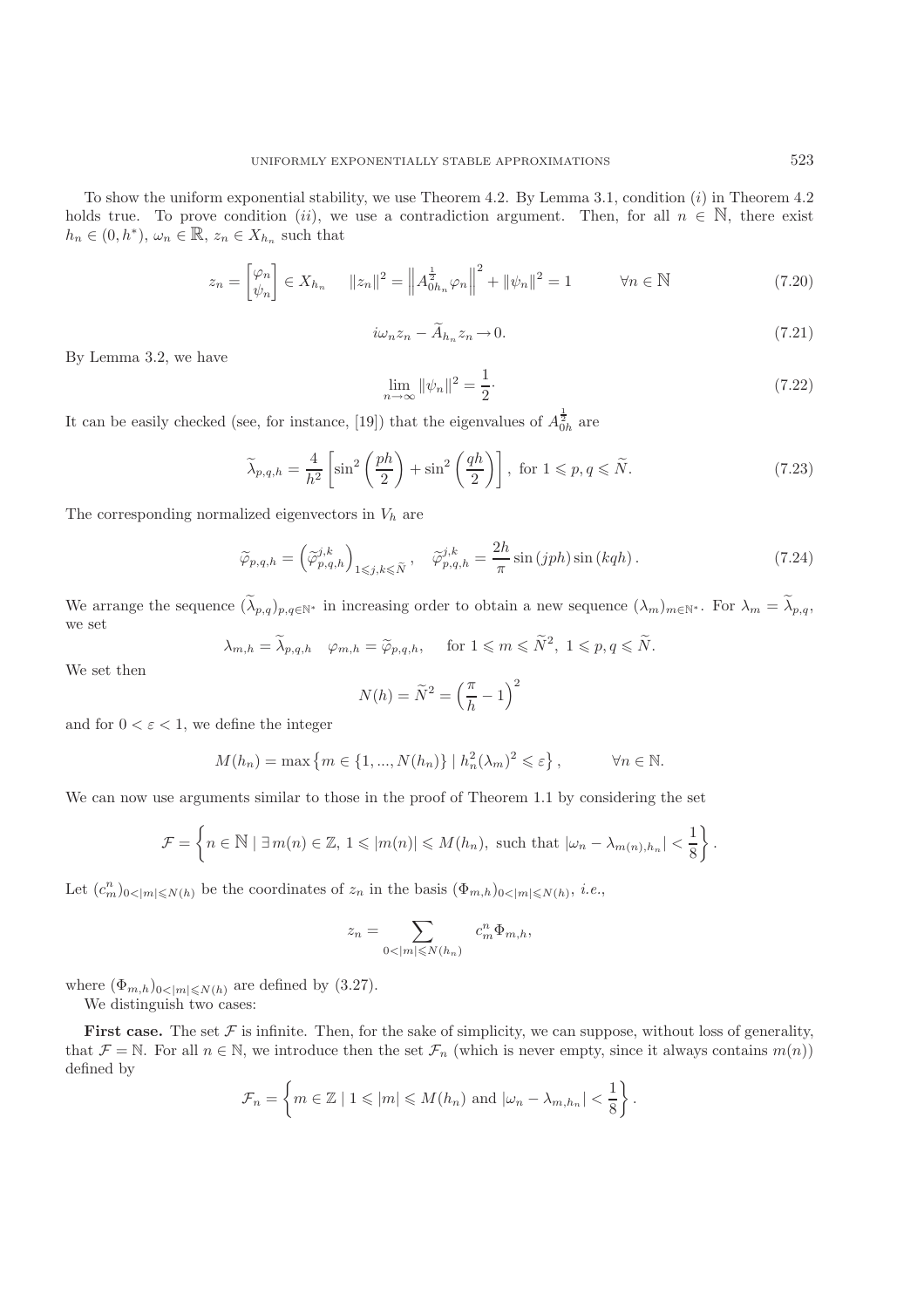We set then

$$
\widetilde{\psi_n} = \frac{1}{\sqrt{2}} \sum_{m \in \mathcal{F}_n} c_m^n \varphi_{m,h_n}.
$$
\n(7.25)

One can easily check that  $(\lambda_{n,h})$  satisfy assumptions of Lemma 3.3 with  $\eta = \frac{4}{\pi^2}$  and for any  $C, \varepsilon > 0$ . Thus, by the definition of  $\mathcal{F}_n$ , relation (3.34) in Lemma 3.3 implies that

$$
\sum_{m \in \{1, \ldots, N(h_n)\}\setminus \mathcal{F}_n} |c_m^n|^2 \to 0. \tag{7.26}
$$

Using once again  $(3.32)$  and  $(3.33)$  in Lemma 3.3, we see that  $(7.26)$  implies that

$$
\|\psi_n - \widetilde{\psi}_n\| \to 0. \tag{7.27}
$$

The above relation implies (since  $(B_{0h_n}^*)$ ) is uniformly bounded) that

$$
||B_{0h_n}^*(\psi_n - \widetilde{\psi}_n)|| \to 0.
$$

This relation together with relation (3.21) in Lemma 3.2 show that

$$
||B_{0h_n}^* \widetilde{\psi}_n|| \to 0. \tag{7.28}
$$

But on the other hand, we have the following result: there exists  $\delta > 0$  such that for all  $n \in \mathbb{N}$ , we have

$$
||B_{0h_n}^* \widetilde{\psi}_n||_U^2 \ge \delta \sum_{m \in \mathcal{F}_n} |c_m^n|^2. \tag{7.29}
$$

The proof of the above relation is given in Lemma 7.2 below.

Gathering (7.26), (7.28) and (7.29), we obtain that  $\psi_n \to 0$  in H. By using (7.27), we obtain that  $\psi_n \to 0$  is contradicts (7.22) which contradicts (7.22).

**Second Case.** The set  $\mathcal F$  is finite. Then, for the sake of simplicity, we can suppose, without loss of generality, that F is empty, *i.e.*, that, for all  $n \in \mathbb{N}$ , we have:

$$
|\omega_n - \lambda_{m,h_n}| \geqslant \frac{1}{8} \text{ if } 0 < |m| \leqslant M(h_n).
$$

By using relation (3.34) in Lemma 3.3 and the above relation, we obtain that

$$
\sum_{0<|m|\leqslant M(h_n)}|c_m^n|^2\to 0.
$$

The above relation, and relations (3.32) and (3.33) in Lemma 3.3 imply that

$$
\psi_n \to 0 \quad \text{in} \quad H,
$$

which contradicts  $(7.22)$ .

**Lemma 7.2.** *Assume that for all*  $n \in \mathbb{N}$ *, there exists an integer*  $m(n) \in \mathbb{Z}$  *such that*  $|\omega_n - \lambda_{m(n),h_n}| < \frac{1}{8}$  *(first*) *case in the proof of Th.* 7.1)*. Let*  $\widetilde{\psi}_n$  *be defined by* (7.25)*. Then, there exists*  $\delta > 0$  *such that for all*  $n \in \mathbb{N}$ *, relation* (7.29) *holds.*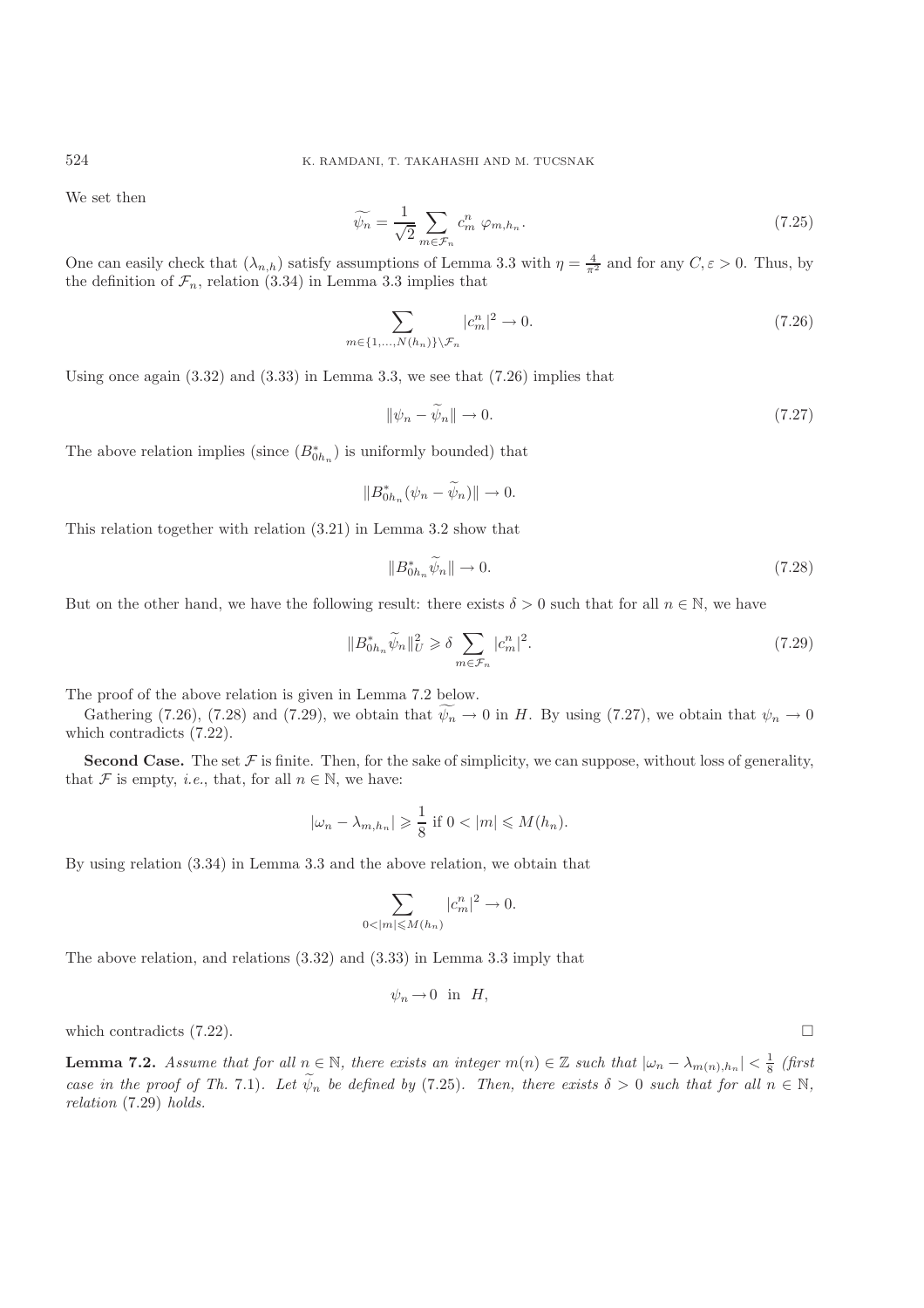*Proof.* Without loss of generality, we can assume that the set

$$
\mathcal{F}_n = \left\{ m \in \mathbb{Z} \mid 1 \leqslant |m| \leqslant M(h_n) \text{ and } |\omega_n - \lambda_{m,h_n}| < \frac{1}{8} \right\}
$$

is included in N<sup>∗</sup>. It will be more convenient to use the following expression of  $\widetilde{\psi}_n$ :

$$
\widetilde{\psi}_n = \sum_{(p,q)\in\mathcal{G}_n} c_{p,q}^n \ \widetilde{\varphi}_{p,q,h_n},
$$

where  $\widetilde{\varphi}_{p,q,h_n}$  are defined by (7.24) and

$$
\mathcal{G}_n = \left\{ (p, q) \in \mathbb{N}^* \times \mathbb{N}^* \mid h^2 \widetilde{\lambda}_{p,q}^2 < \varepsilon \text{ and } |\omega_n - \widetilde{\lambda}_{p,q,h_n}| < \frac{1}{8} \right\}
$$

is the set described by  $(p, q)$  when m describes  $\mathcal{F}_n$  (recall that  $\lambda_m = \tilde{\lambda}_{p,q} = p^2 + q^2$ ).

$$
||B_{0h_n}^* \widetilde{\psi}_n||^2 = \sum_{j=1}^{\widetilde{N}(h_n)} \sum_{k=a(h_n)}^{b(h_n)} \left| \sum_{(p,q) \in \mathcal{G}_n} c_{p,q}^n \widetilde{\varphi}_{p,q,h_n}^{j,k} \right|^2
$$
  

$$
= \sum_{j=1}^{\widetilde{N}(h_n)} \sum_{k=a(h_n)}^{b(h_n)} \sum_{(p,q) \in \mathcal{G}_n} \sum_{(p',q') \in \mathcal{G}_n} c_{p,q}^n \overline{c_{p',q'}^n} \widetilde{\varphi}_{p,q,h_n}^{j,k} \widetilde{\varphi}_{p',q',h_n}^{j,k}.
$$

Then, one can check that

$$
\sum_{j=1}^{\tilde{N}(h_n)} \tilde{\varphi}_{p,q,h_n}^{j,k} \tilde{\varphi}_{p',q',h_n}^{j,k} = \begin{cases} 0 & \text{for } p \neq p'\\ \frac{2h_n}{\pi} \sin(qkh_n) \sin(q'kh_n) & \text{for } p = p'. \end{cases}
$$
(7.30)

Furthermore, if  $(p, q)$ ,  $(p', q') \in \mathcal{G}_n$  are such that  $p = p'$ , then we necessarily have  $q = q'$ . Indeed, if  $(p, q)$   $(p', q') \in \mathcal{G}$  then  $(p, q), (p', q') \in \mathcal{G}_n$ , then

$$
\left|\widetilde{\lambda}_{p,q,h_n} - \widetilde{\lambda}_{p',q',h_n}\right| < \frac{1}{4}.\tag{7.31}
$$

On the other hand, using the inequality

$$
x^2 - \frac{x^4}{3} \le \sin^2(x) \le x^2, \qquad \forall x \in \mathbb{R}
$$

one easily obtains that

$$
\widetilde{\lambda}_{p,q} - \frac{\varepsilon}{12} \leq \widetilde{\lambda}_{p,q,h_n} \leq \widetilde{\lambda}_{p,q}, \qquad \forall (p,q) \in \mathcal{G}_n.
$$
\n(7.32)

Gathering (7.31) and the above estimate, we get (since  $\varepsilon < 1$ ) that

$$
\left|\widetilde{\lambda}_{p,q}-\widetilde{\lambda}_{p',q'}\right|\leqslant \frac{1}{2}\cdot
$$

Since  $(\lambda_{p,q})$  takes only integer values, the above relation implies that  $\lambda_{p,q} = \lambda_{p',q'}$ . By using (7.14) we obtain that if  $(n,q)$   $(n',q') \in G$  are such that  $n - n'$  then  $q - q'$ that if  $(p, q)$ ,  $(p', q') \in \mathcal{G}_n$  are such that  $p = p'$  then  $q = q'$ .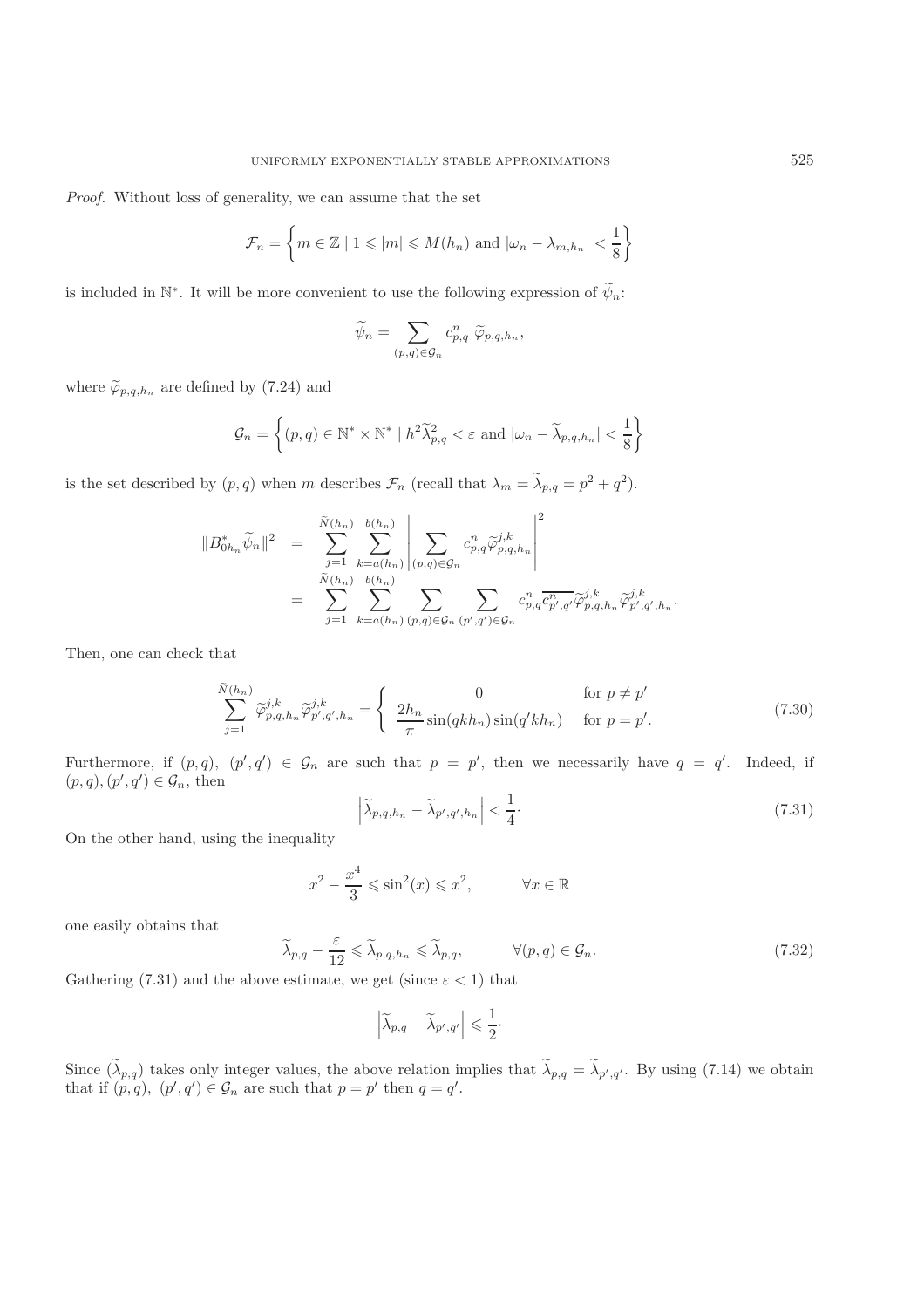This result, together with (7.30) shows that

$$
||B_{0h_n}^* \widetilde{\psi}_n||^2 = \frac{2}{\pi} \sum_{(p,q) \in \mathcal{G}_n} |c_{p,q}^n|^2 \left( \sum_{k=a(h_n)}^{b(h_n)} h_n \sin^2(qkh_n) \right).
$$

We first notice that the term  $S_n(q) = \sum_{k=a(h_n)}^{b(h_n)} h_n \sin^2(qkh_n)$  can be seen as the Riemann sum corresponding to the integral  $\int^b$  $\int \sin^2(qx)dx$ . It can be easily checked (see, for instance, Lem. A.4. in [3]) that there exists a constant  $\delta > 0$  such that

$$
\int_{a}^{b} \sin^{2}(qx)dx > \delta \qquad \forall q \in \mathbb{N}^{*}.
$$
 (7.33)

On the other hand, we have

$$
\left(\int_{a}^{b} \sin^{2}(qx)dx\right) - S_{n}(q) = \sum_{k=a(h_{n})}^{b(h_{n})-1} \int_{kh_{n}}^{(k+1)h_{n}} (\sin^{2}(qx) - \sin^{2}(qkh_{n})) dx + h_{n}sin^{2}(bq).
$$

Using the mean value theorem, we obtain that

$$
\left| \left( \int_a^b \sin^2(qx) dx \right) - \mathcal{S}_n(q) \right| \le (b-a) q h_n + h_n.
$$

Since  $(p, q) \in \mathcal{G}_n$ , we have  $h_n^2 q^4 \leqslant \varepsilon \leqslant 1$  and thus  $q h_n \leqslant \sqrt{h_n}$  provided  $h_n \leqslant 1$ . Consequently, there exists a constant  $C > 0$  independent of a and n such that constant  $C > 0$  independent of q and n such that

$$
\left| \left( \int_a^b \sin^2(qx) \, \mathrm{d}x \right) - \mathcal{S}_n(q) \right| \leqslant C \sqrt{h_n}.
$$

Using the above relation and (7.33), we immediately get the claimed result (7.29).  $\Box$ 

### **REFERENCES**

- [1] H.T. Banks and K. Kunisch, The linear regulator problem for parabolic systems. SIAM J. Control Optim. **22** (1984) 684–698.
- [2] H.T. Banks, K. Ito and C. Wang, Exponentially stable approximations of weakly damped wave equations, in Estimation and control of distributed parameter systems (Vorau, 1990), Birkhäuser, Basel, Internat. Ser. Numer. Math. 100 (1991) 1-33.
- [3] G. Chen, S.A. Fulling, F.J. Narcowich and S. Sun, Exponential decay of energy of evolution equations with locally distributed damping. SIAM J. Appl. Math. **51** (1991) 266–301.
- [4] R.F. Curtain and H. Zwart, An introduction to infinite-dimensional linear systems theory, Texts in Applied Mathematics **21**. Springer-Verlag, New York (1995).
- [5] E. Fernandez-Cara and E. Zuazua, On the null controllability of the one-dimensional heat equation with BV coefficients. Comput. Appl. Math. **21** (2002) 167–190.
- [6] J.S. Gibson, An analysis of optimal modal regulation: convergence and stability. SIAM J. Control Optim. **19** (1981) 686–707.
- [7] J.S. Gibson and A. Adamian, Approximation theory for linear-quadratic-Gaussian optimal control of flexible structures. SIAM J. Control Optim. **29** (1991) 1–37.
- [8] R. Glowinski, C.H. Li and J.-L. Lions, A numerical approach to the exact boundary controllability of the wave equation. I. Dirichlet controls: description of the numerical methods. Japan J. Appl. Math. **7** (1990) 1–76.
- [9] F.L. Huang, Characteristic conditions for exponential stability of linear dynamical systems in Hilbert spaces. Ann. Differ. Equ. **1** (1985) 43–56.
- [10] J.A. Infante and E. Zuazua, Boundary observability for the space semi-discretizations of the 1-D wave equation. ESAIM: M2AN **33** (1999) 407–438.
- [11] F. Kappel and D. Salamon, An approximation theorem for the algebraic Riccati equation. SIAM J. Control Optim. **28** (1990) 1136–1147.